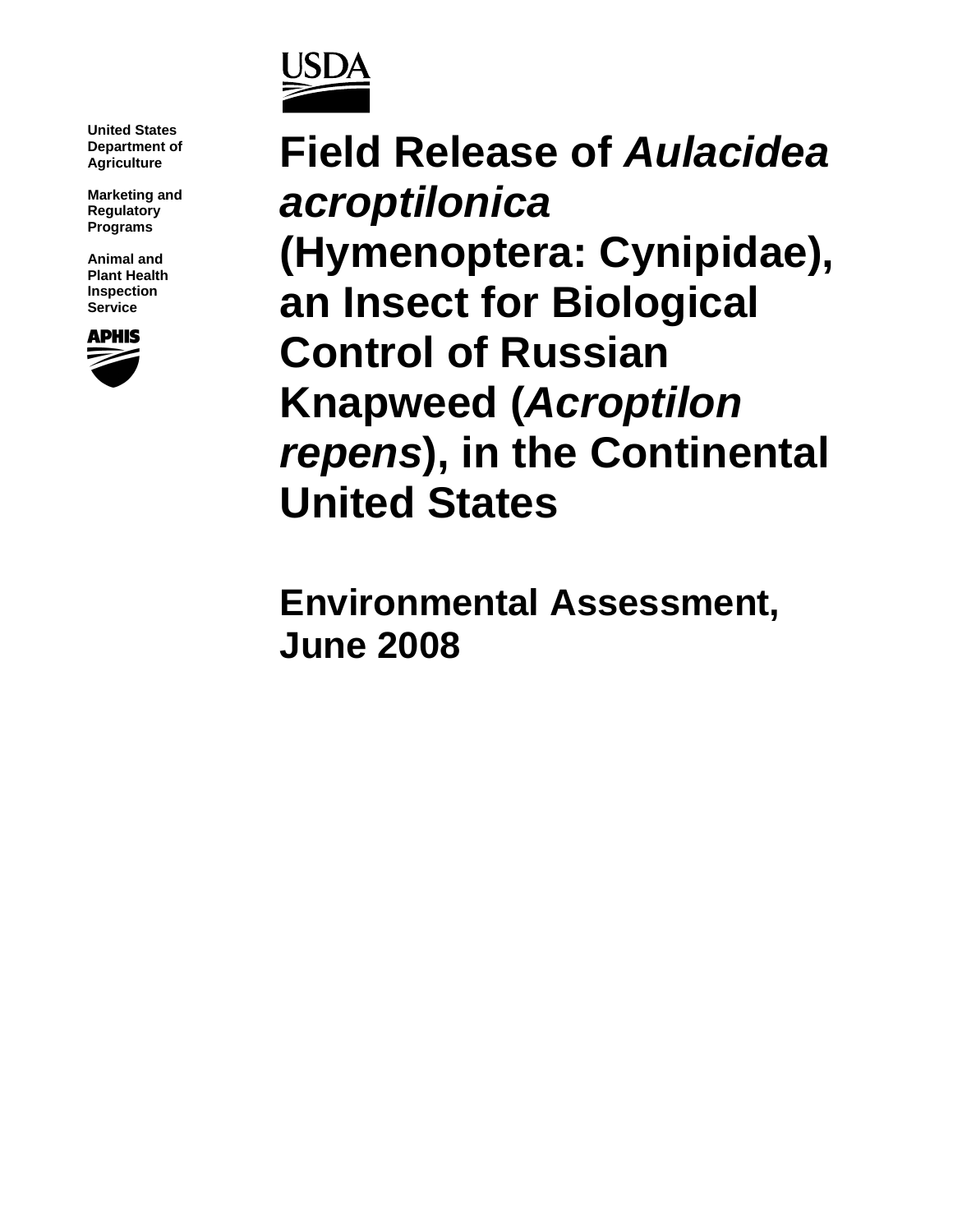**Field Release of** *Aulacidea acroptilonica* **(Hymenoptera: Cynipidae), an Insect for Biological Control of Russian Knapweed (***Acroptilon repens***), in the Continental United States** 

# **Environmental Assessment, June 2008**

#### **Agency Contact:**

Robert S. Johnson, Branch Chief Permits, Registrations, Imports and Manuals Plant Protection and Quarantine Animal and Plant Health Inspection Service U.S. Department of Agriculture 4700 River Road, Unit 133 Riverdale, MD 20737–1236

The U.S. Department of Agriculture (USDA) prohibits discrimination in all its programs and activities on the basis of race, color, national origin, sex, religion, age, disability, political beliefs, sexual orientation, and marital or family status. (Not all prohibited bases apply to all programs.) Persons with disabilities who require alternative means for communication of program information (Braille, large print, audiotape, etc.) should contact USDA's TARGET Center at (202) 720–2600 (voice and TDD).

To file a complaint of discrimination, write USDA, Director, Office of Civil Rights, Room 326–W, Whitten Building, 1400 Independence Avenue, SW, Washington, DC 20250–9410 or call (202) 720–5964 (voice and TDD). USDA is an equal opportunity provider and employer.

This publication reports research involving pesticides. All uses of pesticides must be registered by appropriate State and/or Federal agencies before they can be recommended.

Mention of companies or commercial products does not imply recommendation or endorsement by the U.S. Department of Agriculture (USDA) over others not mentioned. USDA neither guarantees or warrants the standard of any product mentioned. Product names are mentioned solely to report factually on available data and to provide specific information.

CAUTION: Pesticides can be injurious to humans, domestic animals, desirable plants, and fish or other wildlife–if they are not handled or applied properly. Use all pesticides selectively and carefully. Follow recommended practices for the disposal of surplus pesticides and pesticide containers.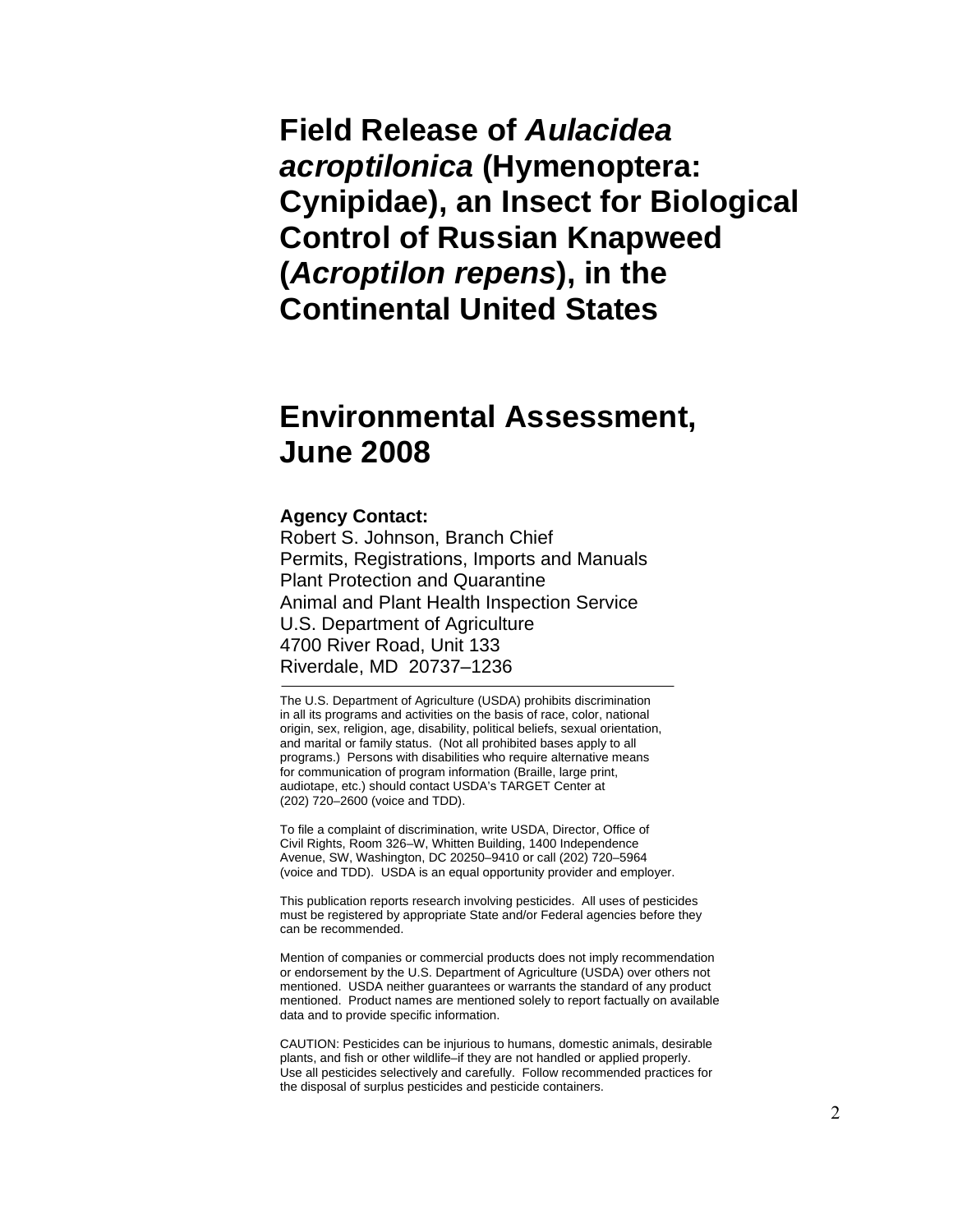# **Table of Contents**

| VI. Agencies, Organizations, and Individuals Consulted 25 |  |
|-----------------------------------------------------------|--|
|                                                           |  |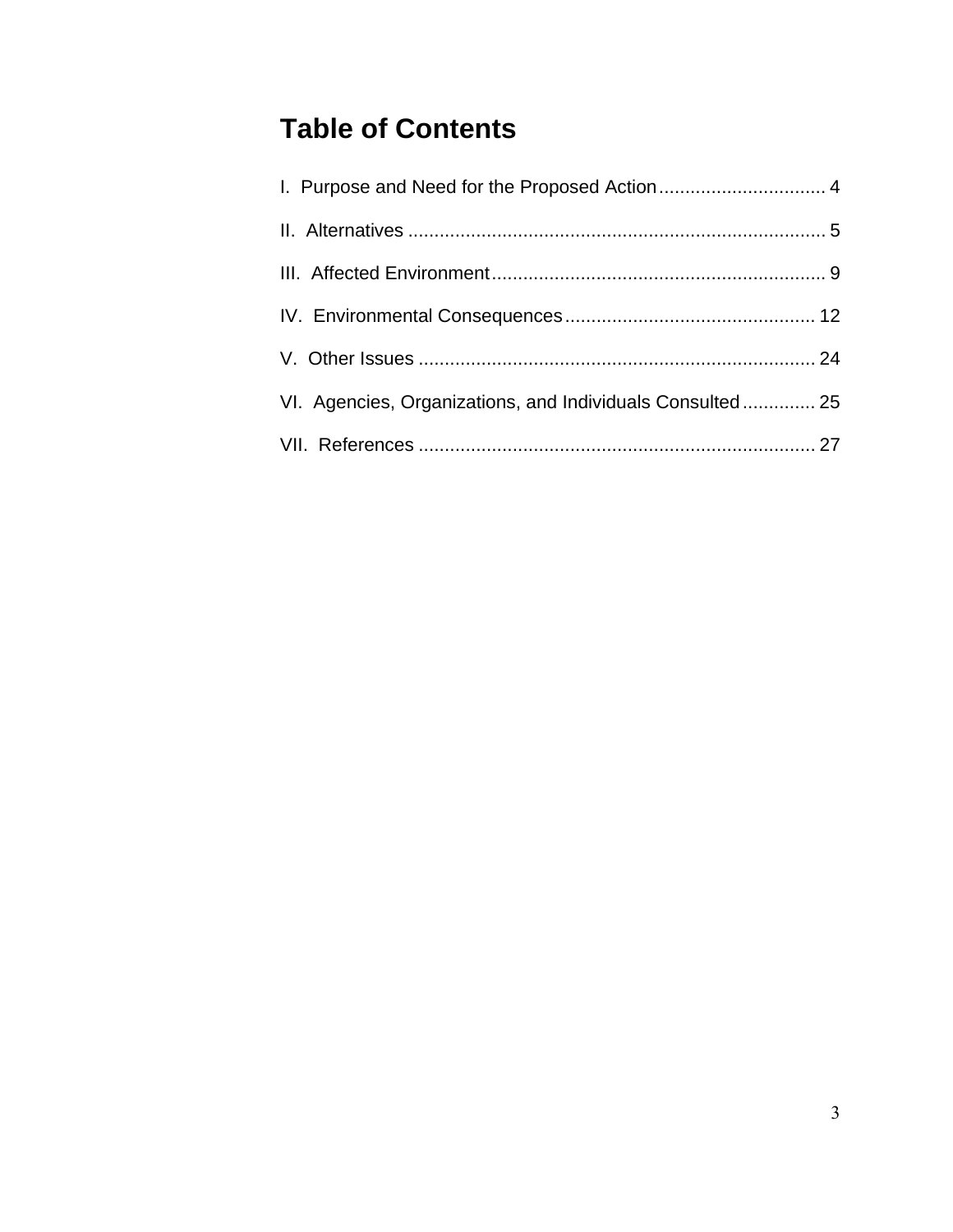# **I. Purpose and Need for the Proposed Action**

The U.S. Department of Agriculture (USDA), Animal and Plant Health Inspection Service (APHIS), Permit Unit is proposing to issue permits for release of a gall wasp, *Aulacidea acroptilonica* V. Bel. (Hymenoptera: Cynipidae)*.* The agent would be used by the applicant for the biological control of Russian knapweed, *Acroptilon* (*Centaurea*) *repens* (L.) DC*,* in the continental United States. Before permits are issued for release of *A. acroptilonica*, APHIS must analyze the potential impacts of the release of this agent into the continental United States.

This environmental assessment<sup>[1](#page-3-0)</sup> (EA) has been prepared, consistent with USDA, APHIS' National Environmental Policy Act (NEPA) implementing procedures (Title 7 of the Code of Federal Regulations (CFR), part 372). It examines the potential effects on the quality of the human environment that may be associated with the release of *A. acroptilonica* to control infestations of Russian knapweed within the continental United States. This EA considers the potential effects of the proposed action and its alternatives, including no action.

The applicant's purpose for releasing *A. acroptilonica* is to reduce the severity of infestations of Russian knapweed in the United States. Russian knapweed, *Acroptilon repens*, is native to Eurasia and is common in Armenia, Turkestan, Mongolia, Asia Minor, and Iran (Watson, 1980). The weed was first introduced into North America in 1898 and by 1998 had spread to 313 counties in 45 of the 48 contiguous states in the United States (Zimmerman and Kazmer, 1999). It did not become a serious weed in Canada until 1928, and its spread is linked to the distribution of knapweed-infested hay (Maddox et al., 1985). The introduction of Russian knapweed into the United States is thought to be the result of impure Turkestan alfalfa seed, and possibly sugarbeet seed (Maddox et al., 1985).

Estimated Russian knapweed acreage for the western United States and Canada in the year 2000 totaled over 1,561 million acres with 80 percent of the acreage located in the states of Washington, Idaho, Colorado, and Wyoming (Zouhar, 2001).

 $\overline{a}$ 

<span id="page-3-0"></span><sup>1</sup> Regulations implementing the National Environmental Policy Act of 1969 (42 United States Code 4321 *et seq.*) provide that an environmental assessment "[shall include brief discussions of the need for the proposal, of alternatives as required by section 102(2)(E), of the environmental impacts of the proposed action and alternatives, and a listing of agencies and persons consulted." 40 CFR § 1508.9.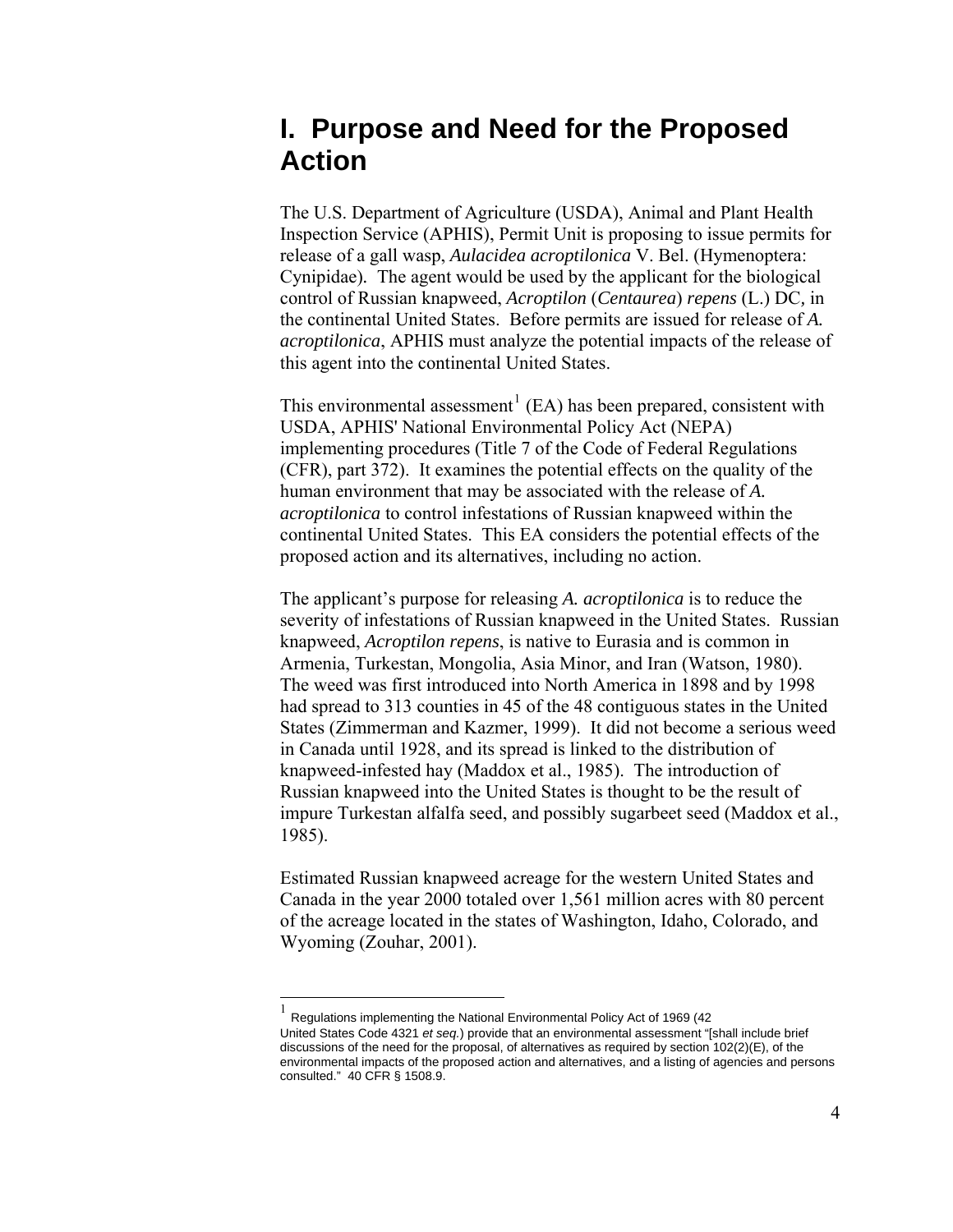Russian knapweed is a long lived perennial in the plant family Asteraceae or sunflower family. The weed thrives in a variety of habitats and is found in both irrigated and arid environments, and in cropland, pastures, rangeland, and wasteland. Russian knapweed is a strong competitor and produces allelopathic<sup>[2](#page-4-0)</sup> compounds that exclude other plant species, and as a result, dense (100-300 plants/square meter) infestations may develop (Ivanova, 1966). This species reproduces primarily vegetatively from a primary vertical root having numerous horizontal lateral roots with deep, vertical extensions. Reproduction by seed is apparently not extensive, although a single plant may produce over 1,200 seeds that may remain viable for 2-3 years. Seeds may aid in the long range spread of the weed through infested hay and other means.

Russian knapweed has many negative qualities. It is generally not utilized for forage because of its bitter taste, and may cause neurological disorders in horses if consumed (Young et al., 1970). It reduces wildlife habitat, suppresses other plants, and has no known beneficial qualities.

Existing Russian knapweed management options are ineffective, expensive, temporary, and have nontarget impacts. For these reasons, there is a need to identify an effective, host specific biological control organism and release it into the environment for the control of Russian knapweed.

# **II. Alternatives**

This section will explain the two alternatives available to the APHIS, Permit Unit; no action and to issue permits for environmental release of *A. acroptilonica*. Although the Permit Unit's alternatives are limited to a decision on whether to issue permits for release of *A. acroptilonica*, other methods available for control of Russian knapweed are also described. These control methods are not decisions to be made by the Permit Unit and are likely to continue whether or not permits are issued for environmental release of *A. acroptilonica*. These are methods presently being used to control Russian knapweed by public and private concerns.

A third alternative was considered, but will not be analyzed further. Under this third alternative, the APHIS Permit Unit would have issued permits for the field release of *A. acroptilonica* but the permits would contain special provisions or requirements concerning release procedures or mitigating measures. No issues have been raised that would indicate that special provisions or requirements are necessary.

<span id="page-4-0"></span><sup>&</sup>lt;sup>2</sup> Allelopathy is the inhibition of growth of one plant species by another due to the release of chemical substances.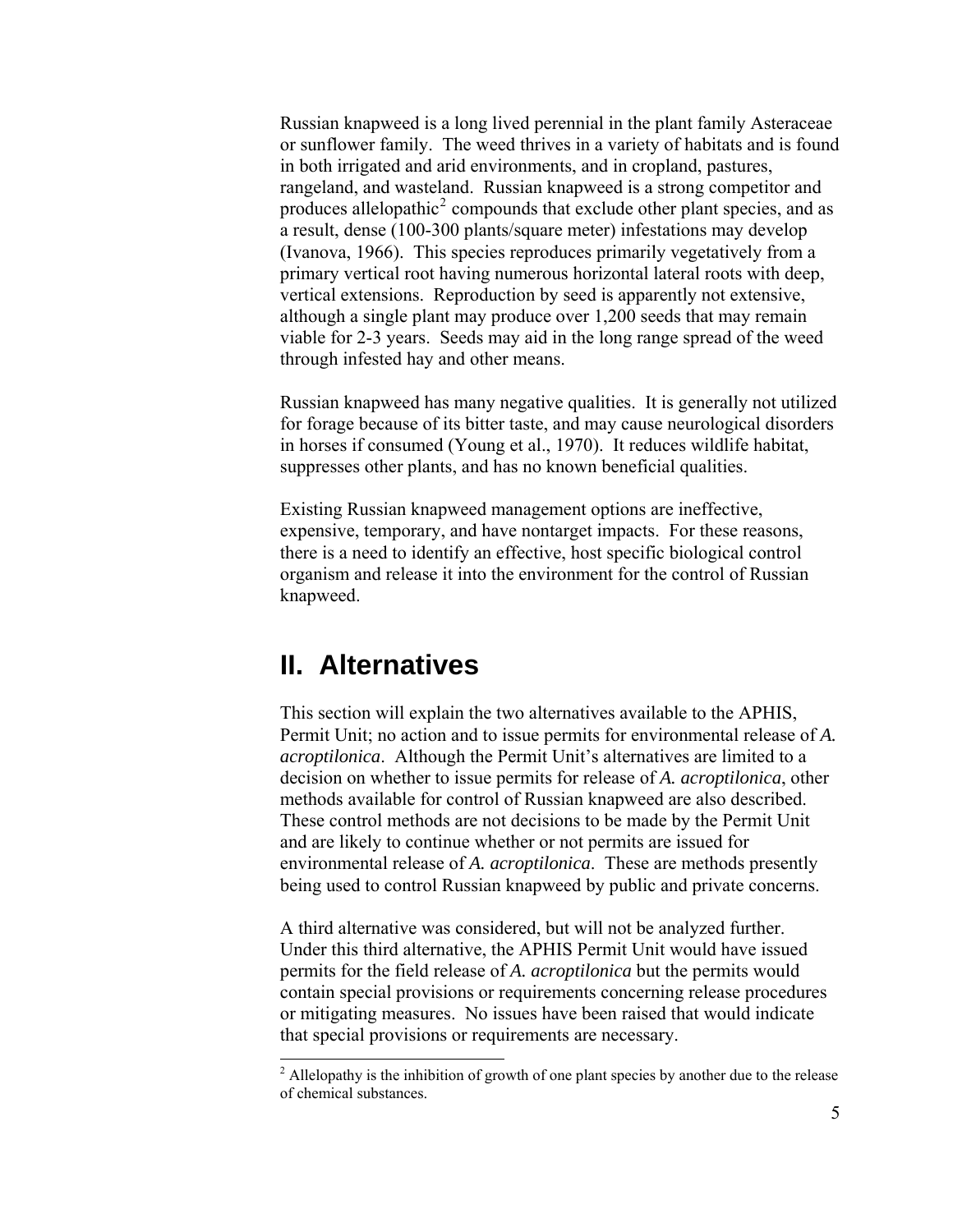## **A. No action**

Under the no action alternative, the APHIS Permit Unit would not issue permits for the field release of *A. acroptilonica* for the control of Russian knapweed. The release of this biological control agent would not take place. The following methods are presently being used to control Russian knapweed and these methods will continue under the "No Action" alternative and will likely continue even if permits are issued for release of *A. acroptilonica*.

## **1. Chemical control**

Russian knapweed may be controlled using the herbicides 2,4-D (although Russian knapweed has some tolerance of 2,4-D), picloram, dicamba, clopyralid, chlorsulfuron, metsulfuron, and clopyralid plus 2,4-D. In farmland, application of simazine at 10 kilograms/hectare in a layer 28-30 centimeters (cm) deep followed by cropping with corn for three successive years resulted in almost complete control of Russian knapweed (Tarshish and Mordovets, 1974).

## **2. Cultural control**

Cultural controls include mowing and deep plowing. Systematic cutting of the roots to a depth of 30 cm over a three year period may destroy the root system in the top meter of soil (Mordovets et al., 1972) and root fragments up to 40 cm long may be killed by burial below 30 cm (Agadzhanyan and Agadzhanyan, 1967). Sowing desirable plant species such as smooth brome, streambank wheatgrass, thickspike wheatgrass, crested wheatgrass, or Russian wild rye is necessary after the weed is controlled with herbicides (Beck, 2007). Planting sod-forming perennial grasses, like streambank or thickspike wheatgrasses, help prevent reinvasion of Russian knapweed (Beck, 2007).

## **3. Biological control**

l

The only biological control agent released on Russian knapweed in North America is the nematode *Mesoanguina picridis*, which was introduced from central Asia. The nematodes attack the shoots as they grow up through the soil and cause galls<sup>[3](#page-5-0)</sup> to form on the stems and leaves. The galls look like tiny tennis balls, causing stunting and some mortality of Russian knapweed plants.

<span id="page-5-0"></span> $3$  A gall is an abnormal growth of plant tissues caused by the stimulus of an animal or another plant.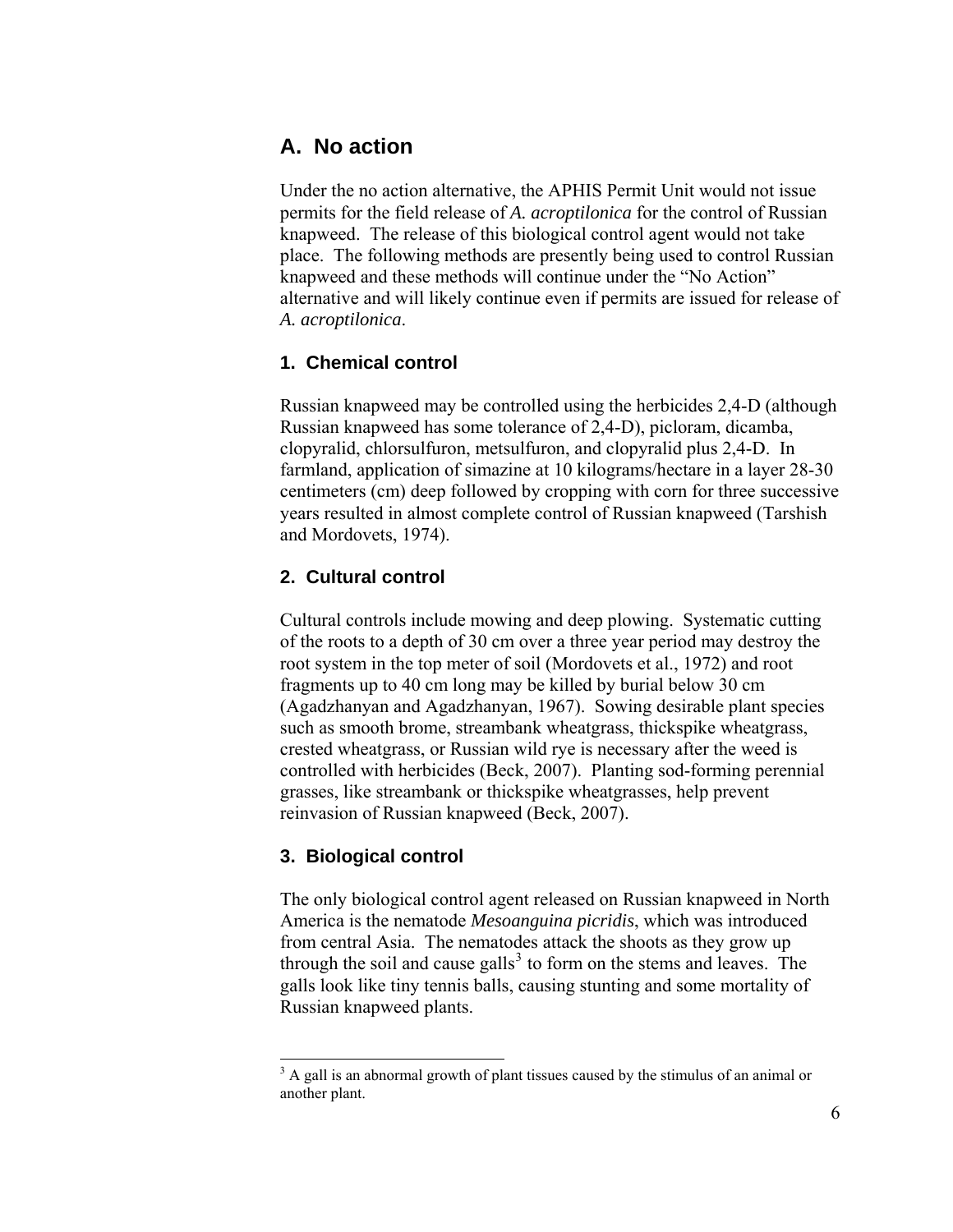Research and surveys by Ivanova (1966), Tyurebaev (1972), Kovalev et al. (1975), Ivannikov et al. (1976), Ivannikov and Tyurebaev (1977), Rosenthal et al. (1994), Krivokhatsky and Ovtshinnikova (1995), Sobhian (1994, 1996a,b,c), Fornasari (1996), and Schaffner et al. (2000) have identified at least 14 potential biological control organisms attacking the plant. The insects closely associated with Russian knapweed are as follows: a flower gall mite (*Aceria acroptiloni*), a vagrant mite (*Aceria sobhiani*), three flower/bud-gall flies (*Dasineura sp, Urophora xanthippe, and U. kasachstanica*), a leaf-gall weevil and midge (*Pseudorchestes*  (*Rhynchaenus*) *distans* and *Loewiola acroptilonica*), a stem galling cynipid wasp (*Aulacidea acroptilonica*), stem boring beetles and a moth (*Agapanthia leucaspis, Phytoecia virgula,* and *Depressaria squamosa*), a defoliating beetle (*Galeruca interrupta armenica*), and a leaf and stem rust (*Puccinia picridis*). Root feeders associated with Russian knapweed are not well known. Three species have been reported to infest roots, but only *Cochylimorpha* (*Stenodes*) *nomadana* and *Napomyza* sp. near *lateralis* have potential as biological control agents.

## **B. Issue permits for environmental release of** *A. acroptilonica*

Under this alternative, the APHIS Permit Unit would issue permits for the field release of *A. acroptilonica* for the control of Russian knapweed. These permits would contain no special provisions or requirements concerning release procedures or mitigating measures.

### **1. Biological control agent information**

*A. acroptilonica* is a small (1.7-2.3 millimeter (mm)) gall-forming wasp belonging in the insect family Cynipidae (Figure 1). Generally gall formers are very host specific. In the literature, *A. acroptilonica* has only been reported on Russian knapweed (Kovalev and D'yakonchuk, 1986). Gall induction diverts nutrients from flower formation, seed production, and/or normal growth of plant tissues. Under certain conditions, galls may stress the plant, reducing the plant's competitive ability and seed production, reducing long-distance spread of the weed.

*A. acroptilonica* has been recorded from Turkey, Georgia, southern Russia, Iran, Kazakhstan, and Uzbekistan. *A. acroptilonica* can be found in a wide range of habitats, such as along roadsides and crop fields, in orchards, vineyards, and wastelands as well as in undisturbed semi-deserts of Central Asia. Surveys in Turkey and Uzbekistan indicate that *A. acroptilonica* is most common in habitats that experience limited disturbance by animal grazing or soil cultivation. In habitats where old shoots are removed or ploughed under the soil, the gall wasp is absent or occurs in low densities.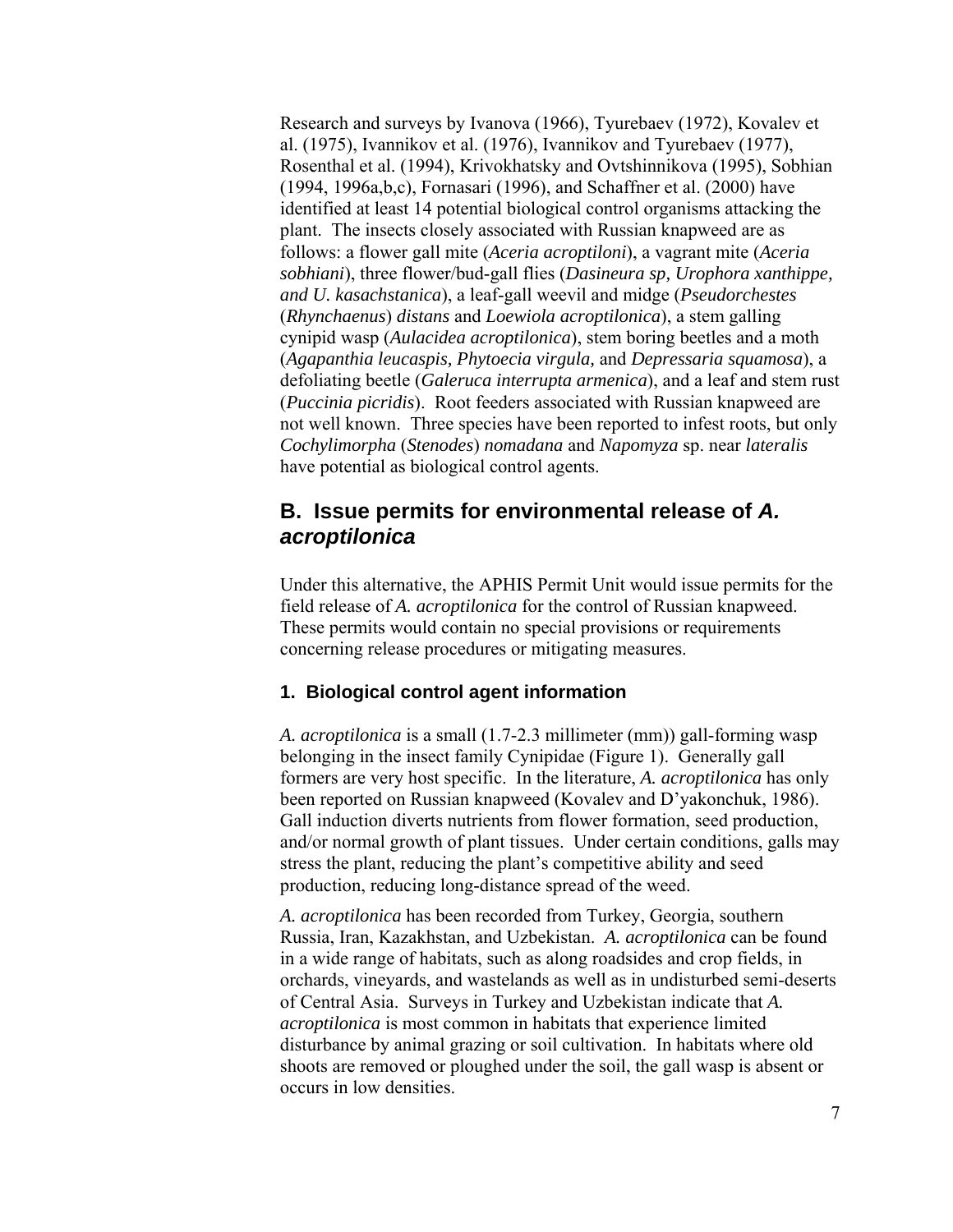**Figure 1.** Female *Aulacidea acroptilonica* 



*A. acroptilonica* has three larval instars (immature stages). Fully developed third instar larvae are first found in late-July. The third instar larvae aestivate (a state of dormancy, similar to hibernation) over the summer, overwinter, and then pupate inside the galls in early spring. A small number of larvae remain in hibernation after the first winter, pupating after the second winter.

*A. acroptilonica* has one generation per year. The first adults emerge in early-April in Uzbekistan and during the second half of April in Turkey. In 2003, galls collected in Uzbekistan were kept under ambient outdoor temperature conditions at CABI Biosciences, Switzerland and then brought into the laboratory. Wasps from these galls emerged between mid-April and late-May. The sex ratio of wasps emerging from fieldcollected galls was strongly female biased with females making up 90-100 percent of the adults. The mean longevity of females kept at ambient room temperature and fed with sugar water was  $4.9 \pm 1.7$  days. Newly emerged females had a mean of  $160 \pm 45$  fully developed eggs in their abdomens. Mean egg size was 0.21 x 0.09 mm.

Based on observations in the laboratory, mating and oviposition (egg-laying) occur within hours of adult emergence. Nevertheless, unmated females successfully lay eggs, probably male. The female biased sex-ratio suggests that *A. acroptilonica*, like other Hymenoptera, are haplo-diploid, producing male adults from unfertilized eggs and females from fertilized eggs.

Eggs are laid into the meristematic tissue (tissue that is capable of cell division, resulting in growth) of the main and lateral shoots. Alighting on a plant, females walk around touching the surface of the leaves and shoots with their antennae. Once the female has reached a potential site for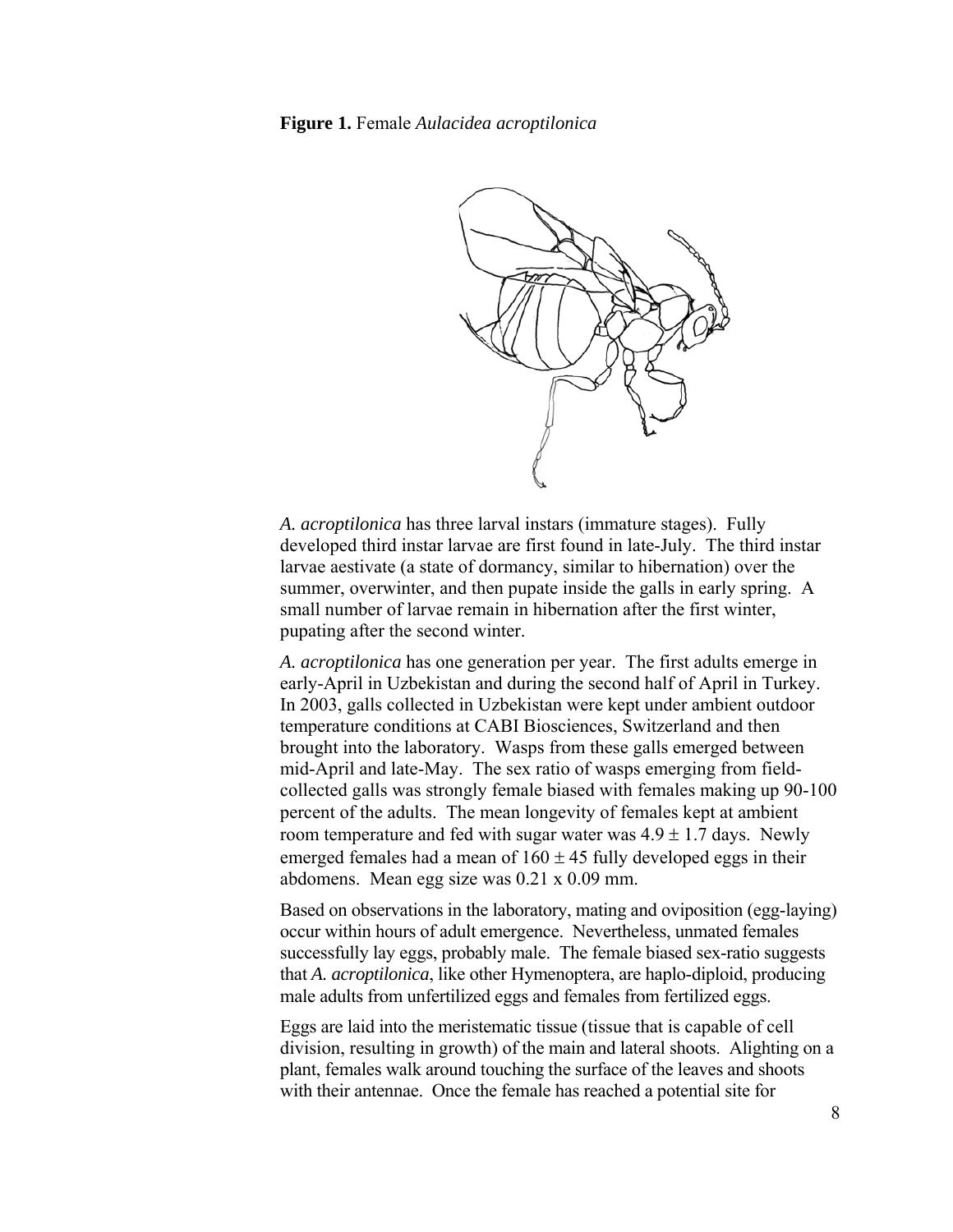oviposition, she probes the plant with her ovipositor repeatedly for up to three minutes. Oviposition lasts between 10 and 70 minutes, during which the female sits motionless on the shoot tip with her head downwards and ovipositor inserted into meristematic tissue.

## **III. Affected Environment**

Russian knapweed is a long-lived perennial. This species reproduces primarily vegetatively from a primary vertical root having numerous horizontal lateral roots with vertical extensions. The extensive root system that gives rise to new shoots allows for rapid colonization and survival value. Root depth may reach 5-7 meters, although this is uncommon. Shoots emerge early in the spring shortly after soil temperatures remain above freezing. After emergence, the plants form rosettes and bolt<sup>[4](#page-8-0)</sup> in late May to mid-June. Flowering occurs from early July and will continue through the first hard freeze of the fall, given adequate moisture (Watson, 1980; Littlefield, unpub. data).

Russian knapweed does not appear to reproduce extensively by seed within a clone, but a single plant may produce over 1,200 seeds. Although it has been reported that seeds may remain viable for 2-3 years (Ivanova, 1966), it is speculated that the thick seed coat may allow the seed to remain dormant for a number of years. In addition, seeds may be spread through the feces of cattle that have ingested mature flower heads. Seeds of Russian knapweed germinate over a wide temperature range of  $0.5^{\circ}$ -35° C, with optimum germination occurring from  $20^{\circ}$  to  $30^{\circ}$  C (Brown and Porter, 1942; Ivanova, 1966; Muminov, 1967). Lateral spread of Russian knapweed clones is somewhat limited, approximately 35 cm per year for clones observed in Montana (Littlefield, unpubl. data) and up to 1 meter in Wyoming.

## **A. Areas affected by Russian knapweed**

#### **1. Native range**

Russian knapweed is native to central Asia. The weed extends more or less in a band between  $40^{\circ}$  and  $45^{\circ}$  longitude from central Turkey and Crimea into western Mongolia and Siberia in the east, and is common in Armenia, Turkmenistan, Uzbekistan, Kazakhstan, and parts of Turkey and Iran. Russian knapweed has spread within and to adjacent areas via trade routes.

<span id="page-8-0"></span> 4 The rapid growth of a stem prior to flowering.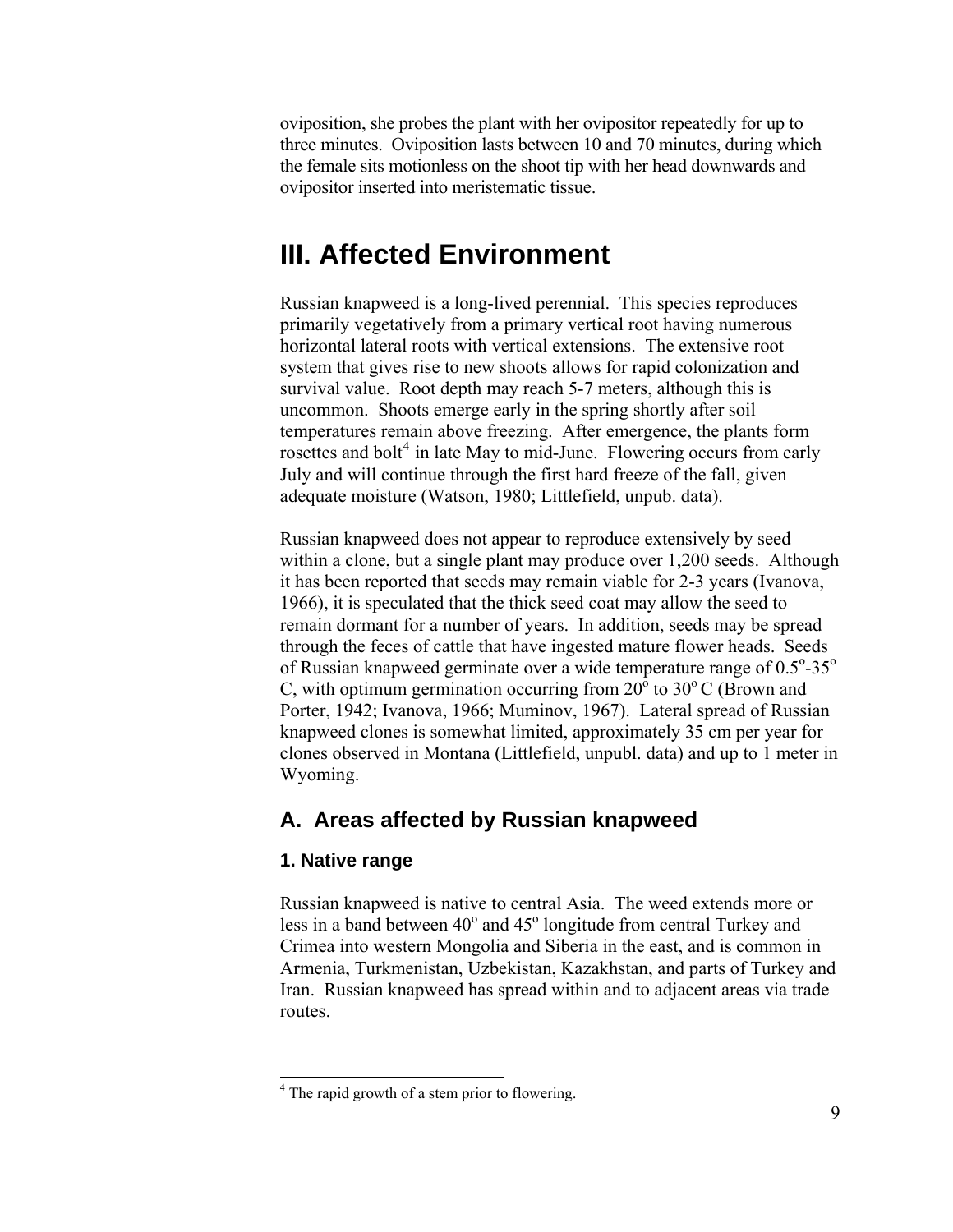### **2. Present distribution in North America**

Based on a 1998 survey (Zimmerman and Kazmer, 1999), Russian knapweed currently infests 313 counties in 45 of the 48 contiguous states in the United States. The most severe infestations of Russian knapweed occur in the more arid areas of the western United States. Estimated Russian knapweed acreage for the western United States and Canada in the year 2000 totaled over 1,561 million acres, with 80 percent of the acreage located in the states of Washington, Idaho, Colorado, and Wyoming (Zouhar, 2001). The northern distribution of Russian knapweed appears to be southern Canada, approximately 54° N latitude.

### **3. Potential distribution**

Based on a 1982 and a 1998 survey, there has been a 28.3 percent increase in number of infested counties in just 16 years (Maddox et al., 1985; Zimmerman and Kazmer, 1999)

In addition, the severity of infestations also appears to be increasing (Zimmerman and Kazmer, 1999). The potential distribution in North America is not known, but it appears that the more arid regions of the West are more susceptible to infestations.

The mode of spread has not been investigated, although long range spread of the weed is thought to occur by the transport of seeds in infested hay or crop seeds (Rogers, 1928; Renney, 1959). In addition, the ingestion of flower heads by cattle and the ability of the seeds to survive through the digestive system may also serve to disperse this weed with the movement of cattle.

#### **4. Habitat**

Russian knapweed thrives in a variety of habitats and is found in both irrigated and arid environments, and in cropland, pastures, rangeland, shrublands, and wasteland (Rogers, 1928; Zouhar, 2001). Habitat associations for the western United States may be found in Zouhar (2001). Rogers (1928) suggested that a damp clay soil would provide abundant moisture and would permit easy penetration of roots of Russian knapweed. However, Russian knapweed is found in a variety of soil types and is not associated with a particular soil. Russian knapweed is an adaptable plant and is capable of establishing itself in sandy deserts, compacted soils, and roadsides. Resistant to drought, salt, and compacted soils (Ivannikov et al, 1976), Russian knapweed can become established in areas of disturbed land or where the upper layer of soil is removed.

Examples of some perennial grass species that are commonly driven out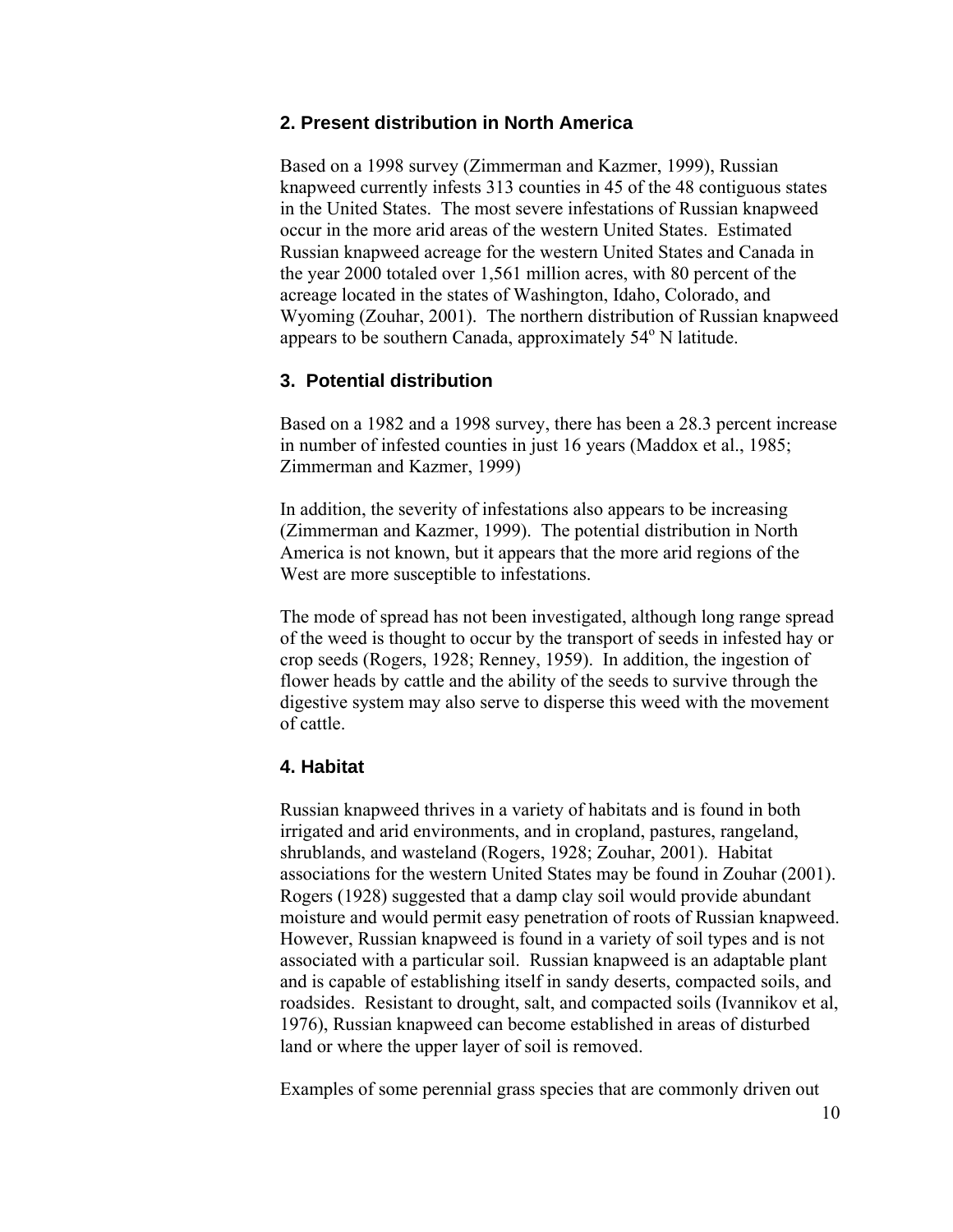by Russian knapweed include rough fescue (*Festuca scabrella*), Idaho fescue (*Festuca idahoensis*), bluebunch wheatgrass (*Agropyron spicatum*), western needlegrass (*Stipa occidentalis*), and Richardson's needlegrass (*Stipa richardsonii*) (Rice et al., 1992). An example of a riparian community in which Russian knapweed can commonly be found is the Freemont cottonwood (*Populus freemontii*)/skunkbrush (*Rhus trilobata*) community (TNC, 2000).

## **B. Plants related to Russian knapweed and their distribution**

## **1. Taxonomically related plants**

The tribe Cardueae (Russian knapweed belongs to this tribe) is comprised of approximately 83 genera and 2,500 species (Bremer, 1994). This tribe is the more primitive of Asteraceae tribes. Species are primarily Palearctic (European, the northwest coast of Africa, and Asia north of the Himalaya Mountains) and north African, although a few species are found in North and South America, Australia, and tropical Africa. The tribe Cardueae is comprised of two large subtribes - the Centaureinae and Carduinae, and two smaller subtribes – the Carlininae and Echinopsidinae. Although there are native North American species contained within the Cardueae, this tribe is comprised primarily of exotic species of economic importance either as weeds or as ornamentals and commercial crops.

In the subtribe Centaureinae, the genus *Acroptilon* consists of a single species, *Acroptilon repens* (Russian knapweed). The closely related genus *Centaurea* is comprised of approximately 32 species in the United States, mostly exotic species that are weedy or some that are used as ornamentals. There are two native knapweed species, *C. americana* and *C. rothrockii,* (some botanists have classified these under a different genus - *Plectocephalus*) of concern. Both species are annuals and are native to the southwest, although the range of *C. americana* extends up through the central United States. Both species are commercially available and may be grown as ornamentals. Safflower, *Carthamus tinctorius,* is also placed in this subtribe and is of concern due to its economic importance. The other subtribe Carduinae contains native species within the genera *Cirsium* and *Saussurea*. Six federally listed threatened or endangered *Cirsium* species are present in the United States. Artichoke, *Cynara scolymus,* is also placed in this subtribe and is of economic concern. Milk thistle, *Silybum marianum,* although considered a noxious weed in many areas is also used as an economic plant species in some locations. The subtribes Carlininae and Echinopsidinae have few representative species in North America, of which all are introduced weeds or ornamentals (i.e., globe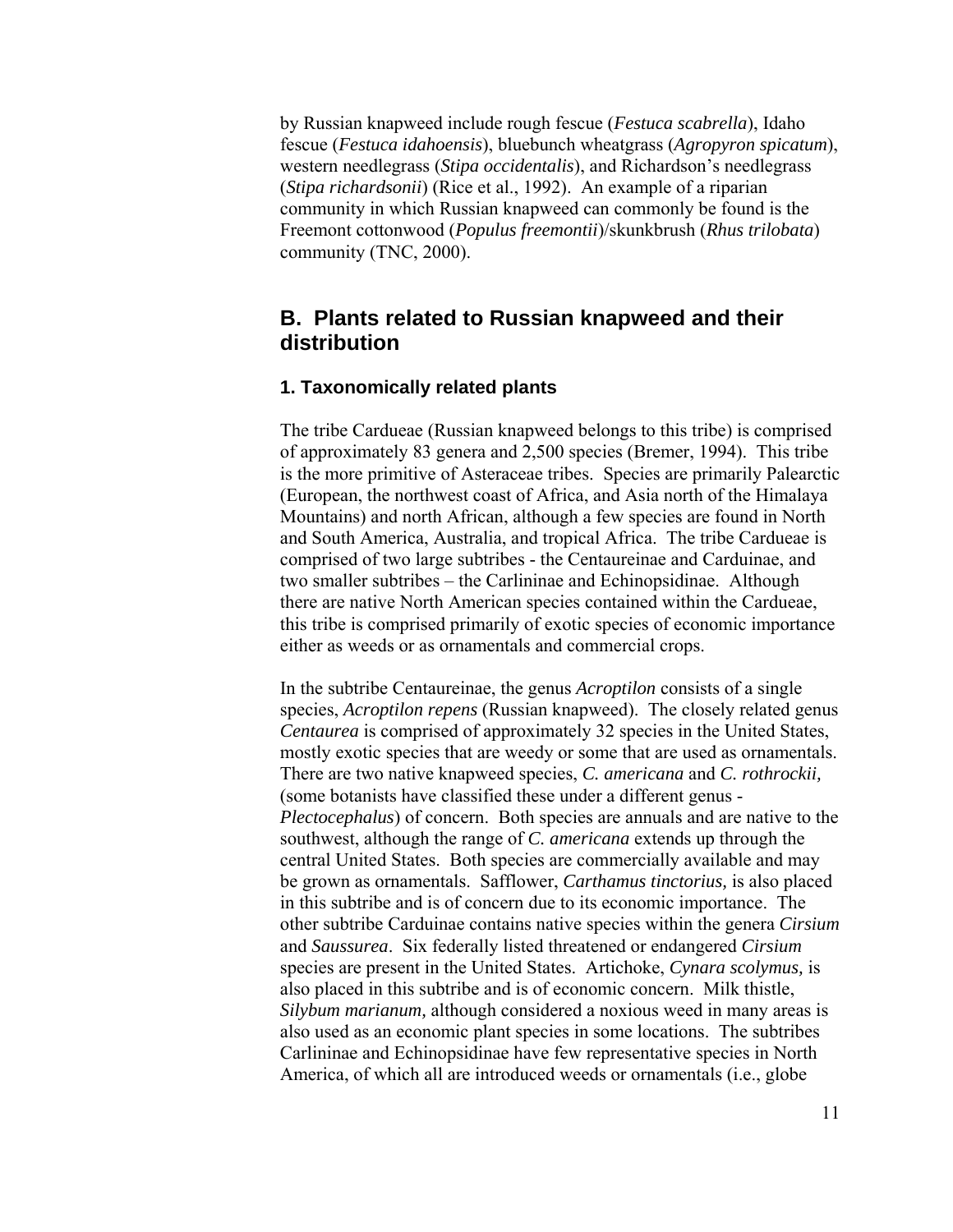thistle).

Besides *Cirsium,* a number of genera within the family Asteraceae have federally threatened and endangered species in the continental United States. These genera are: *Ambrosia, Artemisia, Baccharis, Blennosperma, Boltonia, Brickellia, Chromolaena, Chrysopsis, Deinandra, Echinacea, Enceliopsis, Erigeron, Eriophyllum, Grindelia, Hazardia, Helenium, Helianthus, Holocarpha, Hymenoxys, Lasthenia, Layia, Lessingia, Liatris, Malacothrix, Marshallia, Monolopia, Pentachaeta, Pityopsis, Pseudobahia, Senecio, Solidago, Stephanomeria, Symphotrichum, Taraxacum, Thymophylla, Townsendia, Verbesina,* and *Yermo*. These genera are more distantly related to *Acroptilon* and therefore would be at lower risk of being utilized by Russian knapweed biological control agents.

# **IV. Environmental Consequences**

## **A. No action**

## **1. Impact of spread of Russian knapweed**

a. Beneficial uses:

Russian knapweed has no known beneficial qualities. At one time, it was recommended for soil erosion control in Nevada, that allowed the weed to become more widespread (University of Nevada Cooperative Extension, 2004).

b. Social and recreational use:

Russian knapweed does not have any known social or recreational use. The monocultural stands of this weed are considered aesthetically unpleasant in comparison to healthy ecosystems. Russian knapweed can form relatively dense stands along river beds which can inhibit recreational activities.

c. Economic losses:

Economic losses due to Russian knapweed infestations have not been studied in detail. Hirsch and Leitch (1996) addressed direct and secondary economic impacts associated with several knapweed species in Montana. Although this study was limited by various assumptions, it does indicate that potential and severe economic impacts could result should these weeds continue to spread.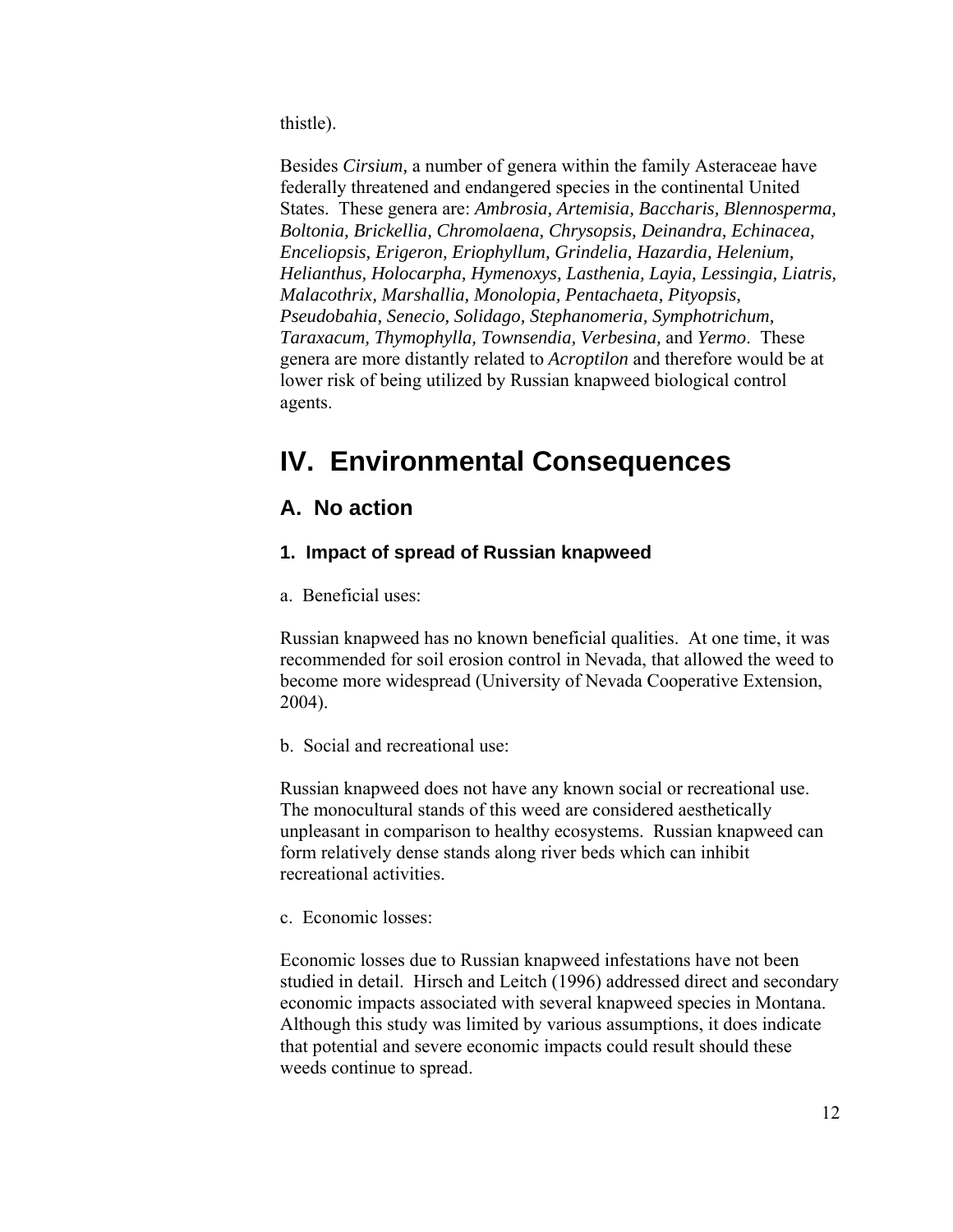Russian knapweed imparts a bitter taste to bread when its seeds are threshed together with wheat (Ivannikov et al., 1976). The quality of flour or other grain products that have been contaminated by Russian knapweed seed at a rate of only 0.01 percent by weight is reduced due to the bitter taste. At a density of 25-50 Russian knapweed plants per square meter, wheat yields were decreased by 50-90 percent (Streibig et al., 1989). Shoot densities of 19, 32, and 65 per square meter have reduced the fresh weight yield of corn by 64, 73, and 88 percent, respectively (Berezovskii and Raskin, 1971). Russian knapweed is aggressive and difficult to control in alfalfa, clover, other forage crops, and pastures. It is generally avoided by grazing animals as it imparts a bitter quinine-like taste. The presence of Russian knapweed in hay decreases the feeding value and market value.

#### d. Health issues:

Russian knapweed has been known to cause the neurological disorder nigropallidal encephalomalacia in horses (Young et al., 1970). No known human ailments have been associated with Russian knapweed, although the plant produces repin and acroptilin, allergenic sesquiterpene lactones which may cause dermal allergies with prolonged or repeated contact.

e. Effects on wildlife populations:

Kurz et al. (1996) reported on the ecological implications of Russian knapweed infestations on small mammals and habitat associations. Field sites in Wyoming and Colorado were chosen for the study of diversity comparisons at infested and non-infested sites. Vegetation measurements indicated distinct differences in composition and structure between knapweed infested and non-infested plots. Diversity comparisons showed a large shift in species composition in Russian knapweed infested areas for both small mammal and plant communities, indicating a displacement of native species.

Certain species of wildlife may, in certain cases, utilize Russian knapweed infested habitats more. A recent study in Colorado and Wyoming indicates that three times as many small mammals frequented Russian knapweed infested rangeland compared to adjacent non-infested sites. Adaptation to Russian knapweed infested sites sometimes occurs, as evidenced by one small mammal - a harvester mouse, which utilizes seeds, and may serve to spread the weed as they cache seeds. In contrast, Russian knapweed infested areas had severely reduced populations of kangaroo rats and ground squirrels in Wyoming (Johnson et al., 1994).

Hirsch and Leitch (1996) estimate that knapweed monoculture could reduce wildlife habitat values as much as 80 percent. Russian knapweed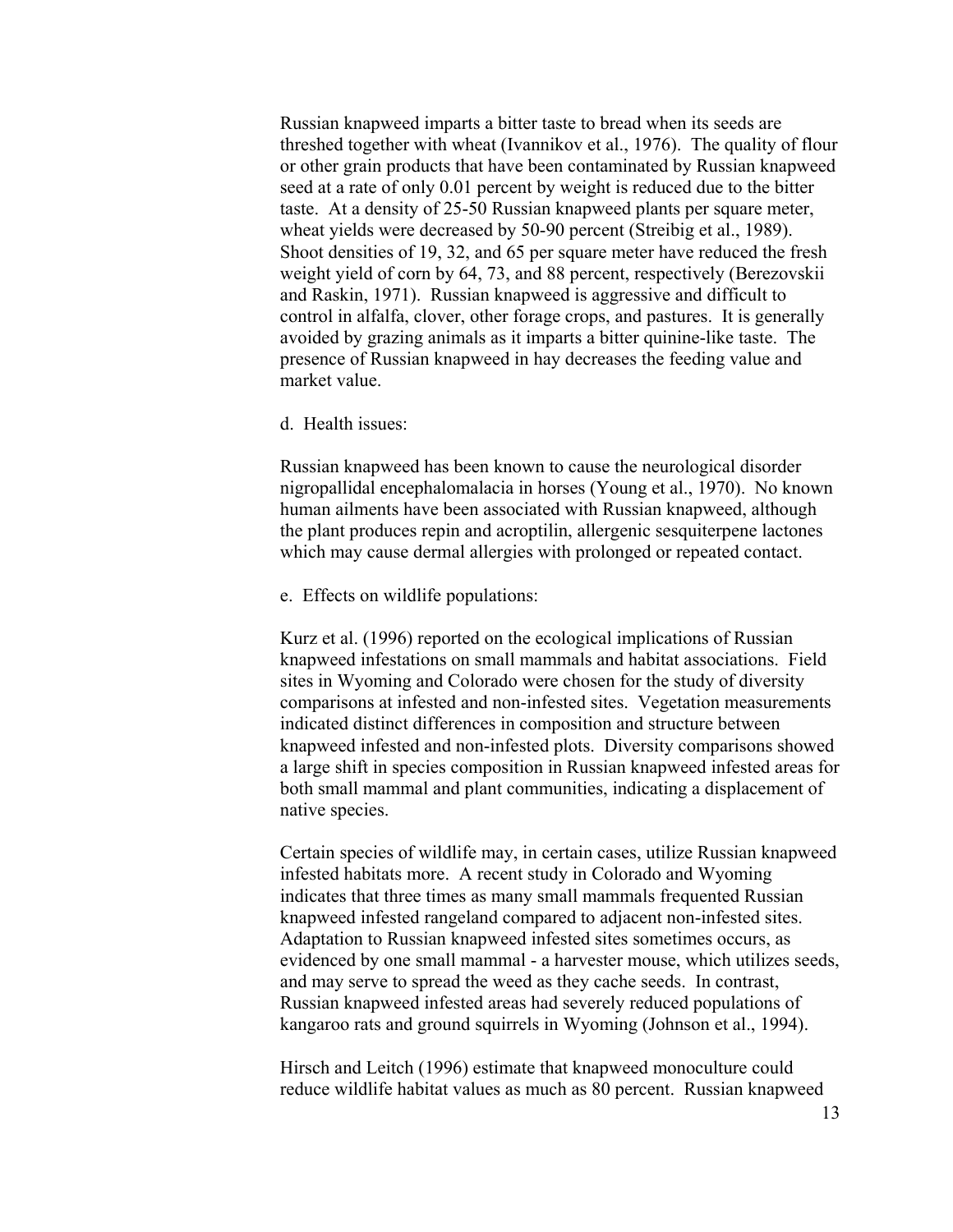infestations have also been reported to impact big horn sheep forage in British Columbia (Zouhar, 2001).

## **2. Impact from use of other control methods**

a. Chemical control

The continued use of chemical herbicides and mechanical controls at current levels would be a result if the "no action" alternative is chosen.

Although herbicide treatments are temporarily effective, they are short term solutions that must be repeated (Jones and Evans, 1973; Gruzdev and Popov, 1974; Krumzdorov, 1976; Alley and Humberg, 1979, Benz et al., 1996). In addition, a one-time application of herbicide is usually insufficient in managing Russian knapweed.

Large scale chemical control is potentially ecologically harmful and often not economical on western rangeland, which is of relatively low productive value (DiTomaso, 2000). In Fremont County, Wyoming alone, very conservative estimates to apply one herbicide treatment on Russian knapweed (approximately \$15/acre), would exceed \$950,000 (Baker et al., 1999). This estimate is considered conservative because it does not factor in the additional cost of treating remote infestations. The majority of infested acres in Fremont County are considered remote grazing land (Baker et al., 1999).

b. Mechanical control

The control of this perennial weed by deep plowing or by mowing may have a limited affect on its extensive root system while disturbing or destroying nontarget plants. Mowing appears to stimulate regrowth in the aerial portion of the plant and may induce dormancy in the roots (Tarshish, 1967). Russian knapweed clones are able to compensate for artificial destruction of individual members of the clone by regrowth from root buds (Schaffner et al., 2001). Cultural control of Russian knapweed is typically not economical on low-productive value rangeland.

c. Biological control

The only biological control agent released on Russian knapweed in North America has been the nematode species *Mesoanguina* (*Subanguina*) *picridis,* which was introduced from central Asia and released in the United States in 1984. Laboratory experiments suggested extensive damage on the seed development and plant growth from this agent. Due to the low mobility of the nematode and varying moisture conditions, the results of field releases were less than expected. *Mesoanguina picridis*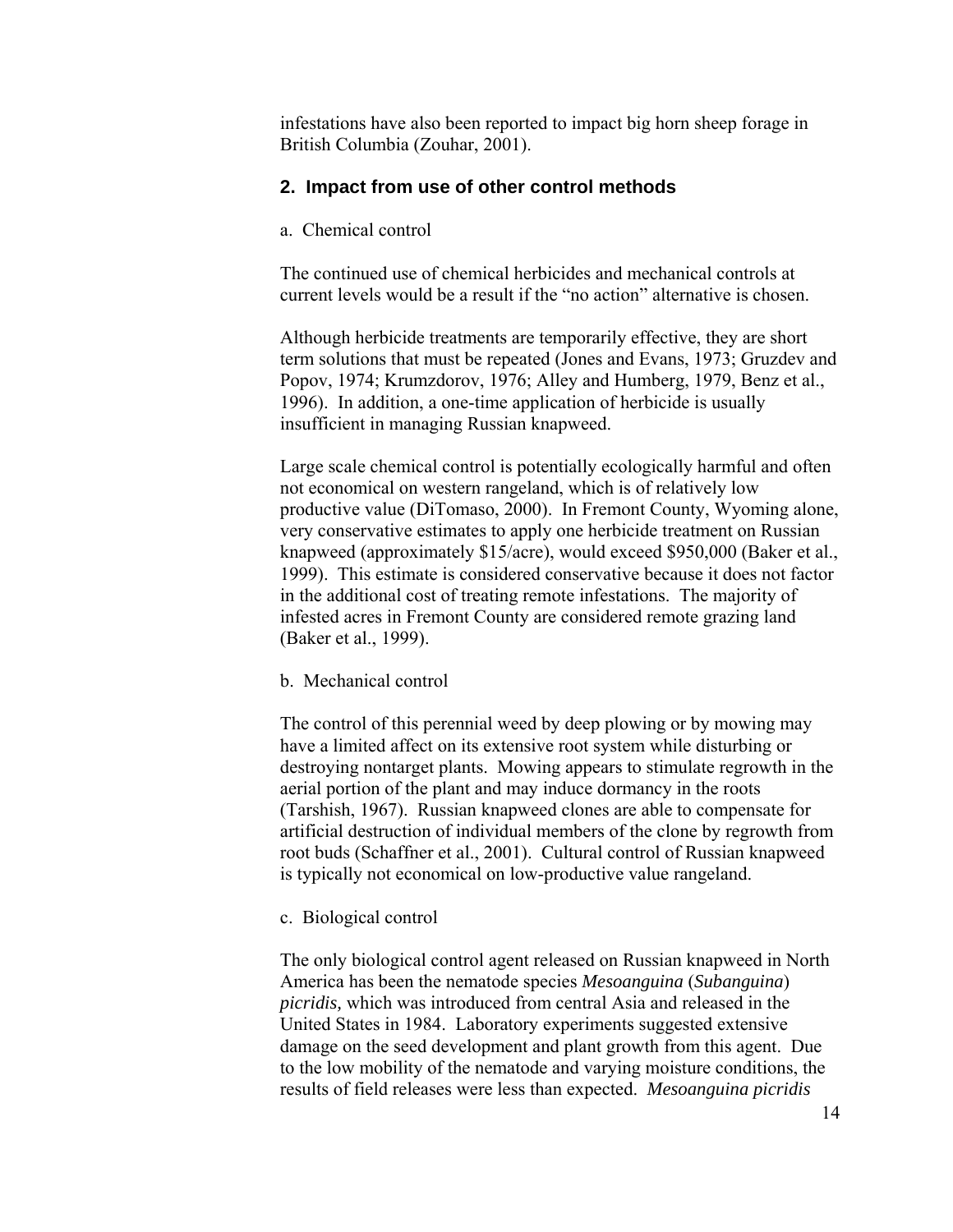would need to be propagated and redistributed on a large scale, which would not be cost effective. For these reasons other organisms are being considered for biological control.

These environmental consequences may occur even with the implementation of the biological control alternative, depending on the efficacy of *A. acroptilonica* to reduce Russian knapweed in the continental United States. It is not expected that *A. acroptilonica* alone will completely control Russian knapweed. However, reductions in the aboveground growth rate and seed output caused by *A. acroptilonica* are expected to lead to reduced competitive ability of the weed and reduced long-distance dispersal of Russian knapweed seeds.

## **B. Issue permits for environmental release of** *A. acroptilonica*

## **1. Impact of** *A. acroptilonica* **on nontarget plants**

Host specificity to Russian knapweed has been demonstrated through scientific literature, field observations, and host specificity testing.

a. Scientific literature

According to Kovalev and D'yakonchuk (1986), *A. acroptilonica* only attacks Russian knapweed.

b. Field observations

During field surveys in Turkey (Collier et al. 2006), several hundred individual *Centaurea cyanus*, *Carduus pycnocephalus,* and *Cirsium* species (plant species that are closely related to Russian knapweed) were inspected for galls in habitats where *A. acroptilonica* occurs naturally. None of the inspected plant species were attacked by this gall wasp. These data suggest that *A. acroptilonica* is likely to attack only Russian knapweed in its native range.

c. Host specificity testing

Site of quarantine and field studies

All laboratory tests were conducted at the CABI Bioscience Centre in Delémont, Switzerland. The open-field experiments were carried out in Uzbekistan and Turkey.

#### Test plant list

The test plant list used to determine the host specificity of *A. acroptilonica*  consisted of the target population of Russian knapweed collected from various localities in Wyoming and 48 nontarget test plant species or varieties. The test plant list was constructed with the aim of including at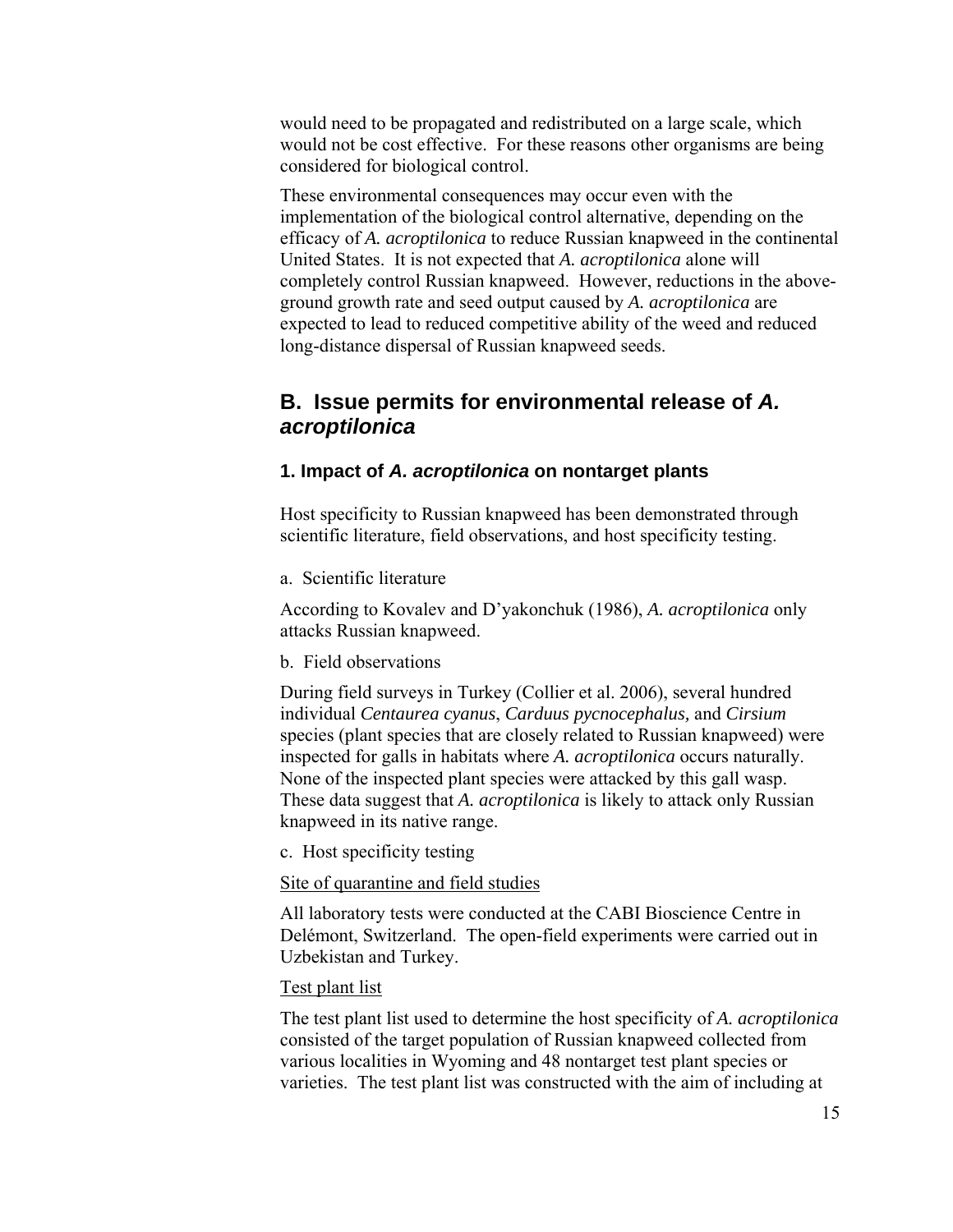least one representative of the major tribes of the family Asteraceae and one representative of genera within the same tribe as Russian knapweed. The test plant list included the two native North American species in the genus *Centaurea* (*C. americana* and *C. rothrockii*) and Eurasian species of the genus *Centaurea* that are used as ornamentals in North America (*C. cyanus*, *C. montana*). By all accounts, members of the genus *Centaurea* are considered to be the closest relatives of *Acroptilon* in North America.

In developing the test list, emphasis was also placed on including as many native North American representatives of the various taxa as possible. Of the three subfamilies of the Asteraceae, only the Cichorioideae and the Asteroideaea contain indigenous species in North America (Bremer, 1994). Because Russian knapweed resides within the Cichorioideae, this subfamily was more extensively tested than the Asteroideae. Additionally, a greater number of genera and species within the tribe Cardueae and subtribe Carduinae were tested than those in other tribes and subtribes. The assumption here is that the former taxa are more closely related to *Acroptilon* and so would be more likely to be potential host plants for *A. acroptilonica*. Furthermore, the Cardueae and Carduinae contain a number of plants that are native to North America, are federallylisted threatened or endangered species, or are important crop plants (e.g. artichoke, lettuce, safflower).

#### Laboratory tests

In the laboratory, host specificity tests followed a sequential no-choice design. Potted nontarget test plants and Russian knapweed plants were covered with plastic cylinders (10 cm diameter; 15-100 cm high), each topped with a gauze lid. Two females each were introduced into the plastic cylinders for two days. Female wasps were removed and then transferred onto the next test or control plant. Dead females were replaced with newly emerged females. Care was taken that a pair of gall wasps was never exposed to the same test plant species more than once. After exposure, test and control plants were put back into the garden, where they were regularly inspected for gall formation.

Table 1 shows the results from the sequential no-choice laboratory tests with the *A. acroptilonica* populations from Turkey and Uzbekistan. No galls were produced on any of the nontarget test plants (Table 1) with the exception of a single gall on *Centaurea americana*. Galls were readily induced on the target plant Russian knapweed.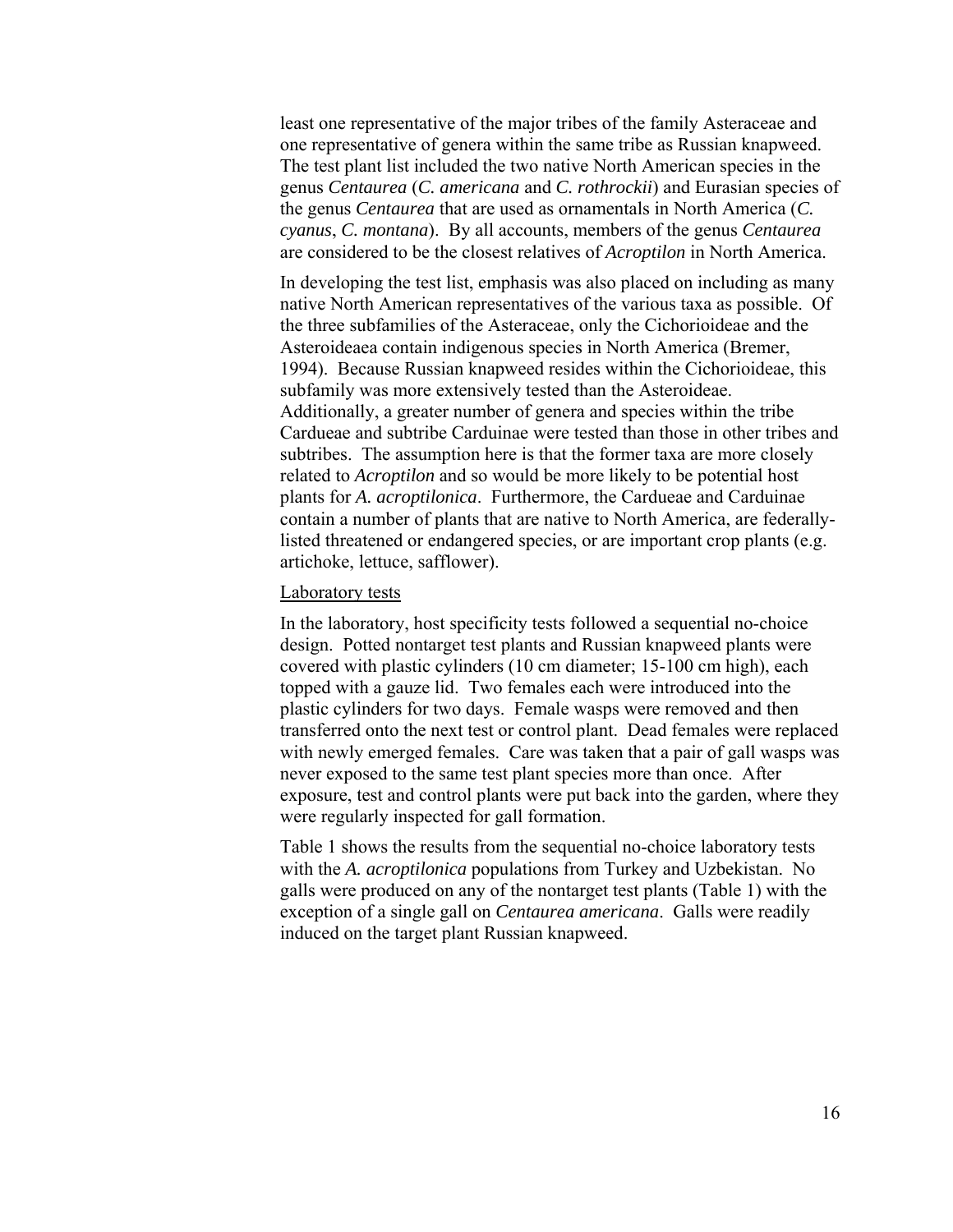|                                |                         | Turkey           | Uzbekistan     |          |
|--------------------------------|-------------------------|------------------|----------------|----------|
| <b>Plant Species</b>           | Reps                    | Galls            | Reps           | Galls    |
| <b>SUBFAMILY CICHORIOIDEAE</b> |                         |                  |                |          |
| <b>Tribe Cardueae</b>          |                         |                  |                |          |
| Subtribe Centaureinae          |                         |                  |                |          |
| <b>Acroptilon repens</b>       | 122                     | 42               | 154            | 99       |
| Centaurea americana            | 67                      | 1                | 24             | $\bf{0}$ |
| C. rothrockii                  | 23                      | $\theta$         | 9              | 0        |
| C. jacea                       | 10                      | $\theta$         | 7              | 0        |
| C. solstitialis                | 5                       | 0                | 7              | 0        |
| C. cyanus                      | 14                      | 0                | 10             | 0        |
| C. arenaria                    | 5                       | $\theta$         | 6              | 0        |
| C. napifolia                   | 7                       | 0                | 1              | 0        |
| C. montana                     | 12                      | $\theta$         | 9              | 0        |
| Carduncellus mitissimus        | 13                      | $\overline{0}$   | 8              | 0        |
| Carthamus tinctorius           |                         |                  |                |          |
| Cal-West 4440                  |                         |                  | 9              | $_{0}$   |
| Cal-West 1221                  | 16                      | 0                | 6              | 0        |
| Cal-West 88-OL                 | 19                      | $\theta$         | 5              | 0        |
| SeedTec 518                    | 8                       | 0                | 7              | 0        |
| SeedTec 555                    | 5                       | 0                | 5              | 0        |
| SeedTec 317                    | $\overline{7}$          | $\boldsymbol{0}$ | 3              | 0        |
| Montola 2000                   | 15                      | 0                | 5              | 0        |
| Montola 2001                   | 11                      | $\theta$         | $\overline{4}$ | 0        |
| Serratula tinctoria            | 13                      | $\overline{0}$   | 8              | 0        |
| Subtribe Carduinae             |                         |                  |                |          |
| Carduus pycnocephalus          | 3                       | $\theta$         | 5              | 0        |
| Cirsium muticum                | $\overline{\mathbf{3}}$ | $\boldsymbol{0}$ |                |          |
| C. hillii                      | $\overline{2}$          | $\overline{0}$   |                |          |
| C. vinaceum                    | 5                       | $\boldsymbol{0}$ |                |          |
| C. fontinale                   | $\overline{2}$          | 0                |                |          |
| C. arvense                     | 13                      | 0                | 14             | 0        |
| C. pannonicum                  | 6                       | 0                |                |          |
| C. undulatum                   | 7                       | 0                |                |          |
| C. vulgare                     | 3                       | 0                | 3              | 0        |
| C. discolor                    | 18                      | 0                | $\overline{7}$ | 0        |

**Table 1.** Results of the no-choice oviposition/gall formation tests (1998- 2004) (Collier et al., 2006).

 $\mathcal{L}_\text{max}$  , and the contribution of the contribution of the contribution of the contribution of the contribution of the contribution of the contribution of the contribution of the contribution of the contribution of t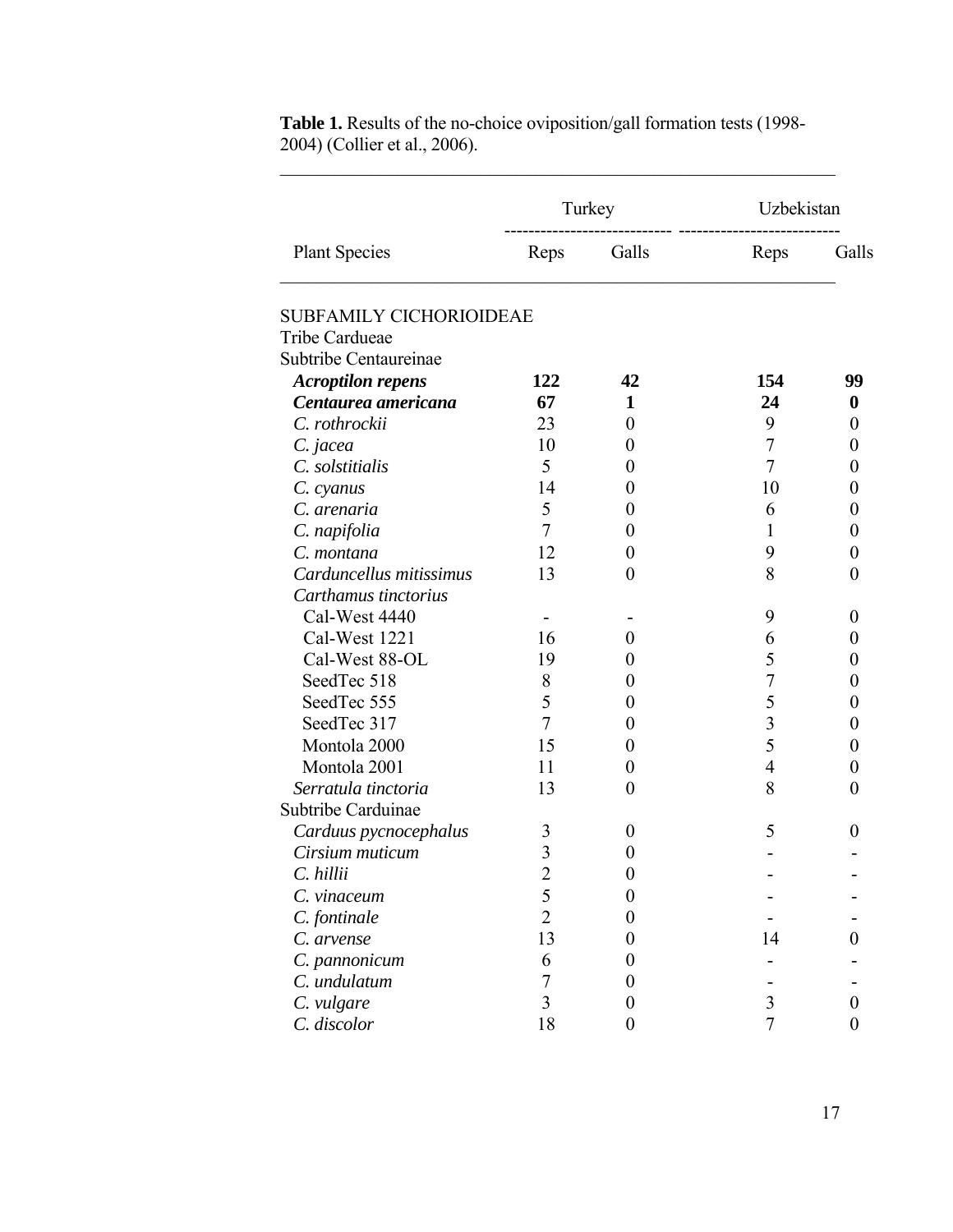| (Table 1, continued) |  |
|----------------------|--|
|----------------------|--|

|                            |                | Turkey           | Uzbekistan     |                  |
|----------------------------|----------------|------------------|----------------|------------------|
| <b>Plant Species</b>       | Reps           | Galls            | Reps           | Galls            |
| Subtribe Carduinae (cont.) |                |                  |                |                  |
| C. canescens               |                |                  | 1              | $\boldsymbol{0}$ |
| C. hydrophilum             | $\mathbf{1}$   | $\theta$         | $\overline{2}$ | $\theta$         |
| Cynara scolymus            |                |                  |                |                  |
| Green Globe                | 10             | $\boldsymbol{0}$ | $\mathfrak{Z}$ | $\boldsymbol{0}$ |
| Viletto                    |                |                  | $\overline{2}$ | $\boldsymbol{0}$ |
| Silybum marianum           | 12             | $\overline{0}$   | 9              | $\boldsymbol{0}$ |
| Subtribe Carlininae        |                |                  |                |                  |
| Carlina vulgaris           |                |                  | 9              | $\boldsymbol{0}$ |
| Subtribe Echinopsidinae    |                |                  |                |                  |
| Echinops rito              | 13             | $\overline{0}$   | 10             | $\boldsymbol{0}$ |
| Tribe Lactuceae            |                |                  |                |                  |
| Subtribe Crepidinae        |                |                  |                |                  |
| Taraxacum officinale       | 10             | $\boldsymbol{0}$ | 9              | $\boldsymbol{0}$ |
| T. laevigatum              | 9              | $\overline{0}$   |                |                  |
| Subtribe Hieraciinae       |                |                  |                |                  |
| Hieracium canadense        | 8              | $\boldsymbol{0}$ | 10             | $\boldsymbol{0}$ |
| Subtribe Lactucinae        |                |                  |                |                  |
| Cichorium intybus          | 8              | $\boldsymbol{0}$ | 9              | $\boldsymbol{0}$ |
| Lactuca sativa             | 23             | $\theta$         | 8              | $\boldsymbol{0}$ |
| Subtribe Sonchinae         |                |                  |                |                  |
| Sonchus arvensis           | $\overline{4}$ | $\overline{0}$   | $\mathbf{1}$   | $\overline{0}$   |
| Subtribe Stephanomeriinae  |                |                  |                |                  |
| Stephanomeria virgata      | 10             | $\boldsymbol{0}$ |                |                  |
| Tribe Vernonieae           |                |                  |                |                  |
| Subtribe Vernoniinae       |                |                  |                |                  |
| Vernonia missourica        | 13             | $\boldsymbol{0}$ | 8              | $\theta$         |
| V. fasciculata             |                |                  | 5              | $\boldsymbol{0}$ |

 $\mathcal{L}_\text{max}$  , and the contribution of the contribution of the contribution of the contribution of the contribution of the contribution of the contribution of the contribution of the contribution of the contribution of t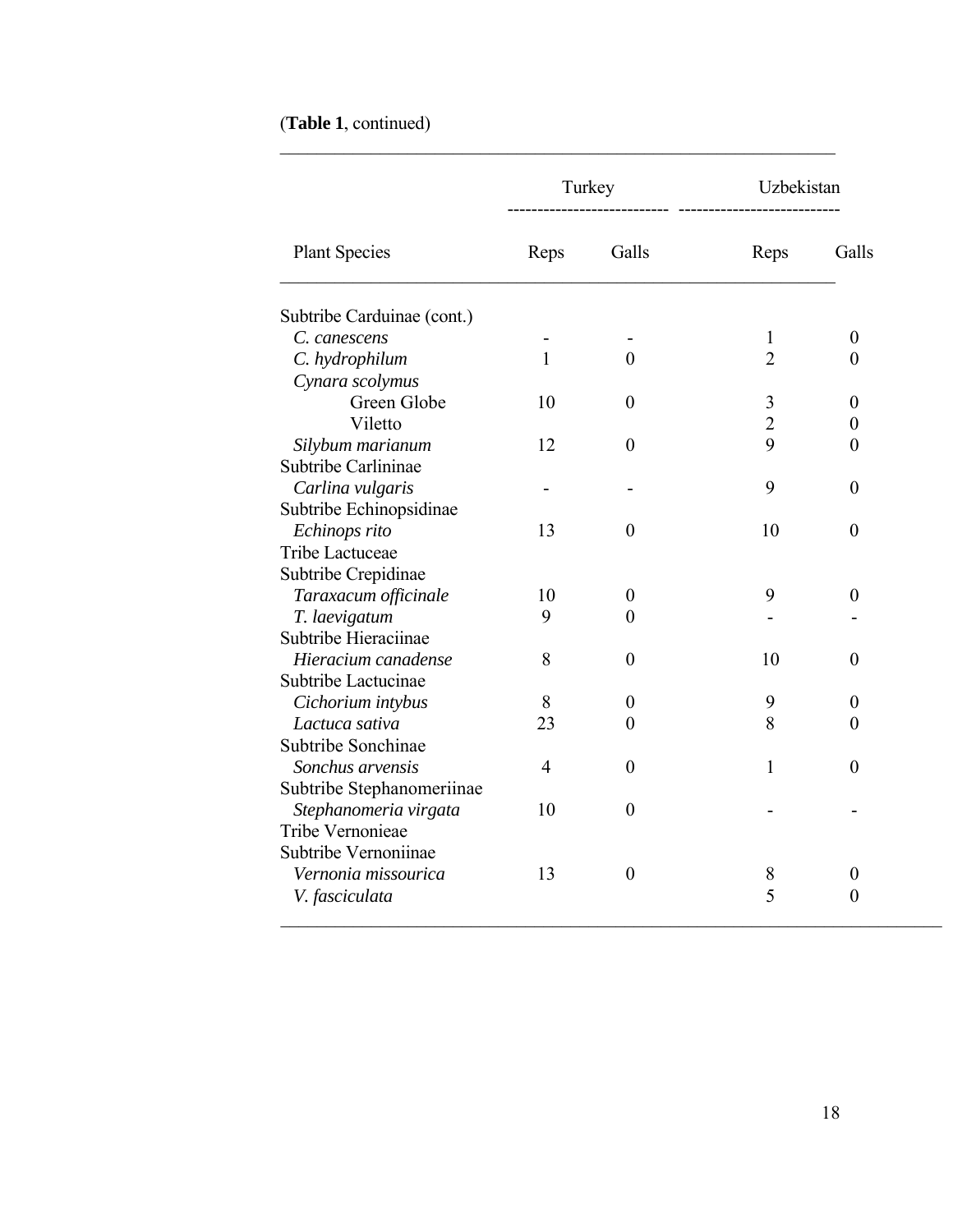|  |  | (Table 1, continued) |
|--|--|----------------------|
|--|--|----------------------|

|                              |        | Turkey           | Uzbekistan     |                  |
|------------------------------|--------|------------------|----------------|------------------|
| <b>Plant Species</b>         | Reps   | Galls            | Reps           | Galls            |
| <b>SUBFAMILY ASTEROIDEAE</b> |        |                  |                |                  |
| Tribe Astereae               |        |                  |                |                  |
| Aster laevis                 | 12     | $\boldsymbol{0}$ | 11             | $\theta$         |
| A. umbellata                 | 13     | $\boldsymbol{0}$ | $\overline{2}$ | 0                |
| Solidago nemoralis           | 12     | $\boldsymbol{0}$ | 8              | 0                |
| Erigeron pinnatisectus       | 10     | $\boldsymbol{0}$ | 3              | $\theta$         |
| Tribe Anthemideae            |        |                  |                |                  |
| Artemisia ludoviciana        | 10     | $\boldsymbol{0}$ | 15             | $\theta$         |
| Tribe Senecioneae            |        |                  |                |                  |
| Senecio fremontii            |        |                  | $\overline{2}$ | $\theta$         |
| S. triangularis              | $\tau$ | $\boldsymbol{0}$ |                |                  |
| S. pauperculus               | 12     | $\theta$         |                |                  |
| Cacalia atriplicifolia       | 16     | $\theta$         | 5              | $\overline{0}$   |
| Tribe Helenieae              |        |                  |                |                  |
| Helenium autumnale           | 13     | $\boldsymbol{0}$ | 10             | $\theta$         |
| H. flexuosum                 | 12     | $\boldsymbol{0}$ | 5              | 0                |
| Hemizonia conjungens         | 3      | $\theta$         |                |                  |
| H. pungens                   | 12     | $\boldsymbol{0}$ | 9              | $\overline{0}$   |
| Gaillardia pinnatifida       | 10     | $\boldsymbol{0}$ | 13             | $\theta$         |
| Tribe Helinatheae            |        |                  |                |                  |
| Helianthus annuus            |        |                  |                |                  |
| Cargill SF 187               | 12     | $\boldsymbol{0}$ | 8              | $\theta$         |
| Cargill SF 270               | 16     | $\theta$         | 4              | 0                |
| Echinacaea pallida           | 8      | $\theta$         | 4              | 0                |
| E. purpurea                  | 12     | $\boldsymbol{0}$ | 4              | 0                |
| Liatris pycnostachya         | 9      | $\boldsymbol{0}$ |                |                  |
| Tribe Eupatorieae            |        |                  |                |                  |
| Eupatorium maculatum         | 10     | $\boldsymbol{0}$ | 11             | $\boldsymbol{0}$ |
| E. perfoliatum               | 15     | $\overline{0}$   | 10             | $\theta$         |
| Tribe Calenduleae            |        |                  |                |                  |
| Calendula officinalis        | 12     | $\boldsymbol{0}$ | 12             | $\boldsymbol{0}$ |
| Tribe Gnaphalieae            |        |                  |                |                  |
| Gnaphalium audax             | 7      | $\boldsymbol{0}$ | 1              | $\theta$         |
| G. obtusifolium              | 12     | $\boldsymbol{0}$ | 7              | $\boldsymbol{0}$ |
|                              |        |                  |                |                  |

 $\mathcal{L}_\text{max}$  , and the contribution of the contribution of the contribution of the contribution of the contribution of the contribution of the contribution of the contribution of the contribution of the contribution of t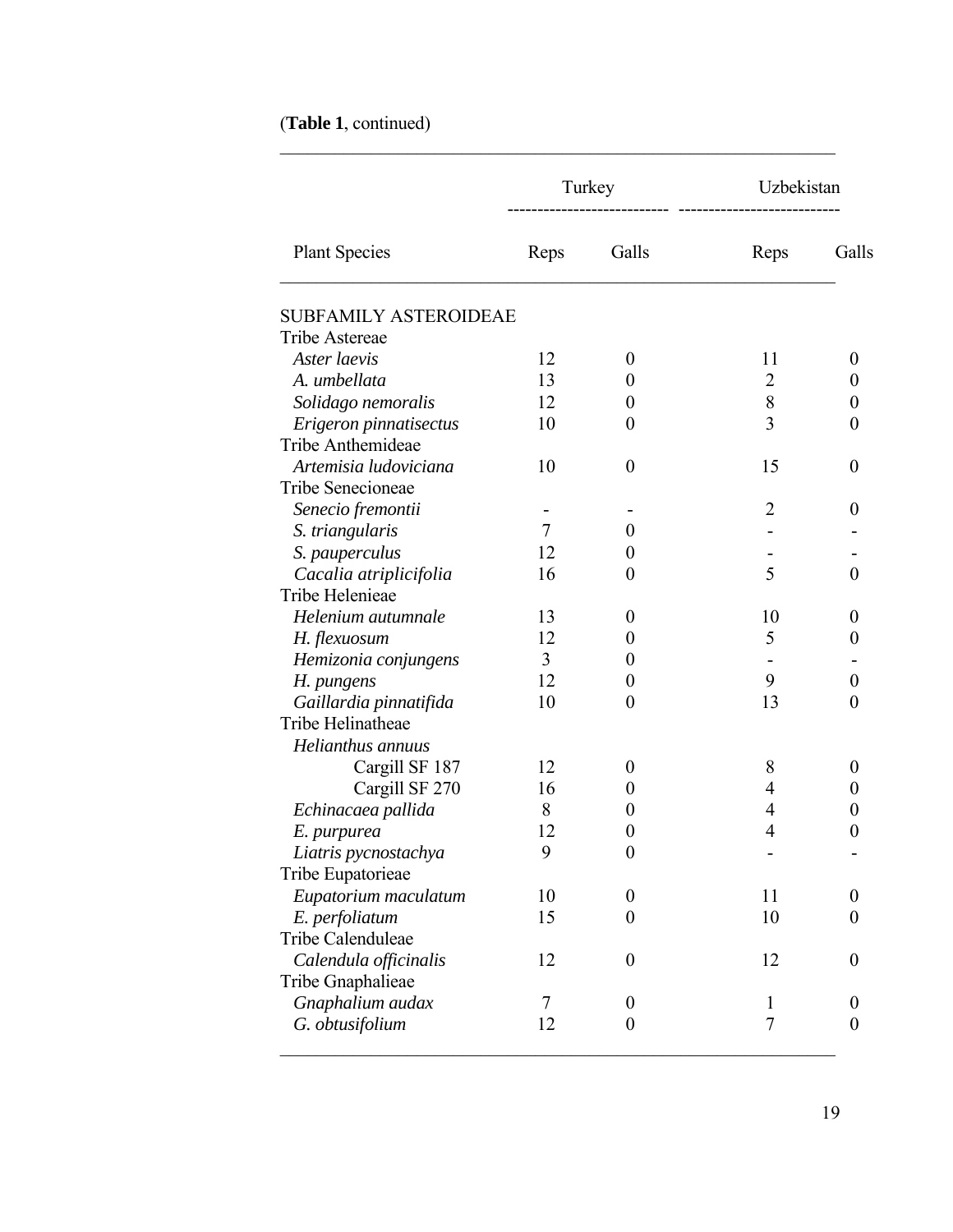Field tests - multiple-choice oviposition and gall formation

In addition to the laboratory no-choice tests, multiple-choice oviposition and gall formation tests were conducted under open-field conditions in Turkey and Uzbekistan. Test plant species were either grown from seed or collected and transplanted from the local area. Plants were arranged with Russian knapweed in a randomized design at one of three localities, one in Turkey and two in Uzbekistan. Galls of *A. acroptilonica* were collected locally and brought out in the field plots in a way to minimize losses due to wind dispersal and predation.

In the open-field experiments, gall formation was recorded from Russian knapweed and *Centaurea americana* but from no other test plant species (Table 2). The three galls produced on *C. americana* occurred on a single plant in a single replicate during 2000. No galls were produced on any of the nontarget test plants, including *C. americana,* in any replicates in the 2001 tests in Uzbekistan nor in the 2002 tests in Turkey. Galls produced on *C. americana* were preserved in alcohol; therefore it was not possible to determine if these gall wasps would have successfully emerged from *C. americana* as viable adults. Also it was not possible to determine if the galls were produced by *A. acroptilonica* rather than some other naturally occuring cynipid.

**Table 2.** Results of the multiple-choice, open-field oviposition and gall formation tests carried out in Uzbekistan (2001) and Turkey (2000 and 2002) (Collier et al., 2006).

 $\mathcal{L}_\text{max}$  and the contract of the contract of the contract of the contract of the contract of the contract of

| Plant species         | Replicates | Number of galls |
|-----------------------|------------|-----------------|
| A) Turkey (2000)      |            |                 |
| Acroptilon repens     | 20         |                 |
| Centaurea americana   | 10         |                 |
| C. rothrockii         | 12         |                 |
| C. solstitialis       | 22         |                 |
| C. nigra              | 10         |                 |
| Carduus pycnocephalus | 10         |                 |
| Silybum marianum      | 10         |                 |
| Carthamus lanatus     | 10         |                 |
| C. tinctorius         | 29         |                 |
| <i>Echinops</i> sp.   | 17         |                 |
| Cirsium acarna        | 13         |                 |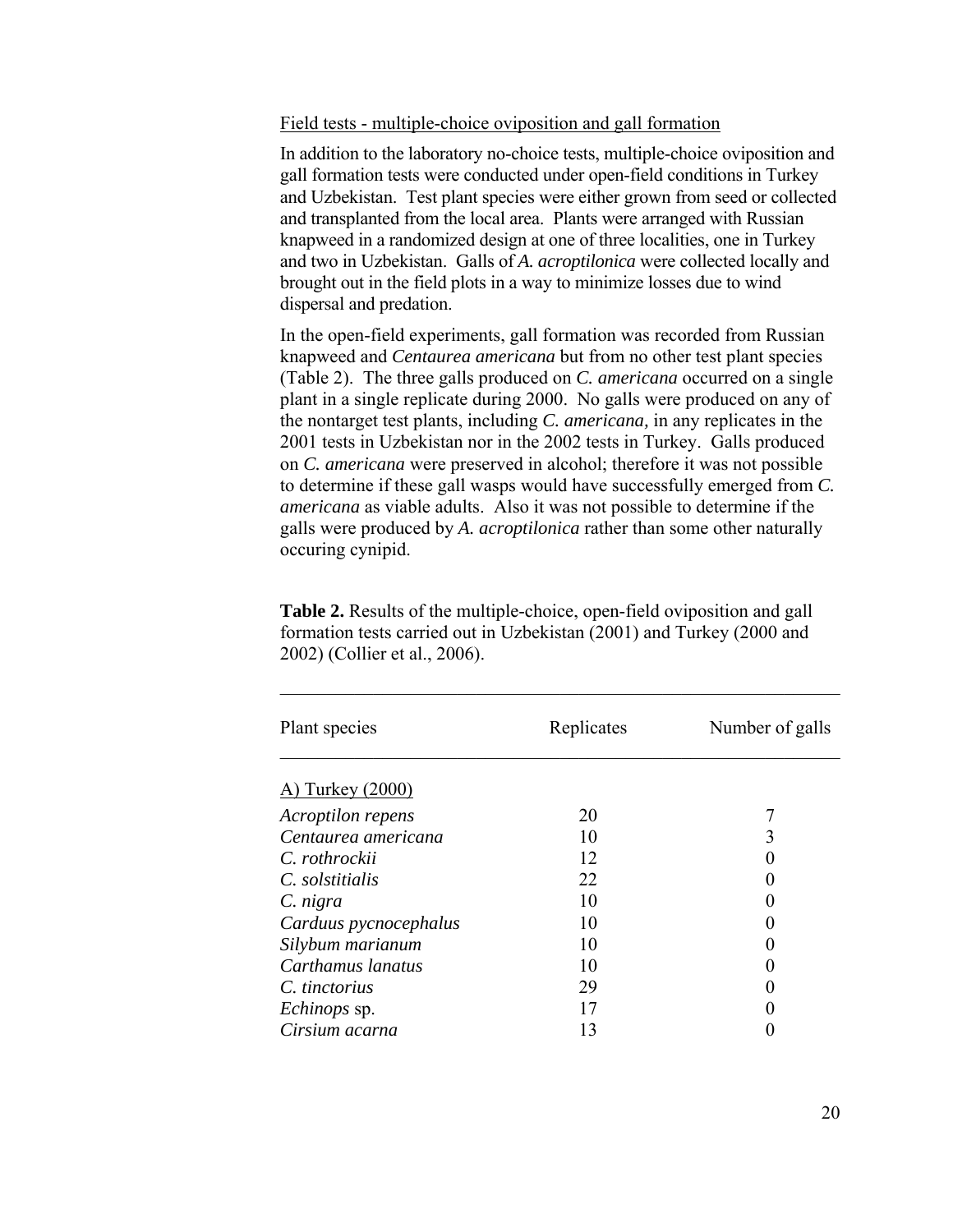### Table 2 **(continued)**

| Plant species           | Replicates | Number of galls  |  |
|-------------------------|------------|------------------|--|
|                         |            |                  |  |
| B) Uzbekistan (2001)    |            |                  |  |
| Acroptilon repens       | 9          | 30               |  |
| Centaurea americana     | 9          | $\boldsymbol{0}$ |  |
| Onopordum illyricum     | 10         | $\boldsymbol{0}$ |  |
| Carthamus tinctorius    | 10         | $\boldsymbol{0}$ |  |
| Carthamus lanatus       | 9          | 0                |  |
| Cirsium vulgaris        | 8          | $\overline{0}$   |  |
| C. arvense              | 10         | $\boldsymbol{0}$ |  |
| C. discolor             | 1          | $\boldsymbol{0}$ |  |
| C. acharna              | 9          | $\overline{0}$   |  |
| <u>C) Turkey (2002)</u> |            |                  |  |
| Acroptilon repens       | 19         | 9                |  |
| Centaurea americana     | 10         | $\boldsymbol{0}$ |  |
| C. rothrockii           | 10         | $\overline{0}$   |  |
| C. solstitialis         | 12         | $\overline{0}$   |  |
| C. nigra                | 10         | 0                |  |
| Carduus pycnocephalus   | 14         | $\boldsymbol{0}$ |  |
| Cynara scolymus         | 10         | 0                |  |
| Silybum marianum        | 10         | $\overline{0}$   |  |
| Carthamus lanatus       | 10         | $\boldsymbol{0}$ |  |
| C. tinctorius           | 20         | $\overline{0}$   |  |
| Cirsium discolor        | 10         | $\boldsymbol{0}$ |  |
| C. acarna               | 15         | $\boldsymbol{0}$ |  |
| C. arvense              | 17         | 0                |  |
| C. vulgare              | 10         | $\boldsymbol{0}$ |  |
| Echinops rito           | 18         | 0                |  |
| Matricaria perforata    | 10         | $\boldsymbol{0}$ |  |
| Helianthus annuus       | 18         | $\overline{0}$   |  |

 $\mathcal{L}_\mathcal{L}$  , and the contribution of the contribution of the contribution of the contribution of the contribution of the contribution of the contribution of the contribution of the contribution of the contribution of

An impact experiment was set up with the nontarget species *Centaurea americana* at CABI Bioscience Switzerland Centre because *C. americana* is the only nontarget test plant on which gall formation was observed. A total of 58 bolting *C. americana* plants were randomly assigned to either a group exposed to the gall wasp or a group untreated as control. In parallel, nine Russian knapweed plants of similar growth stage were exposed to gall wasps. As soon as adult gall wasps started to emerge from galls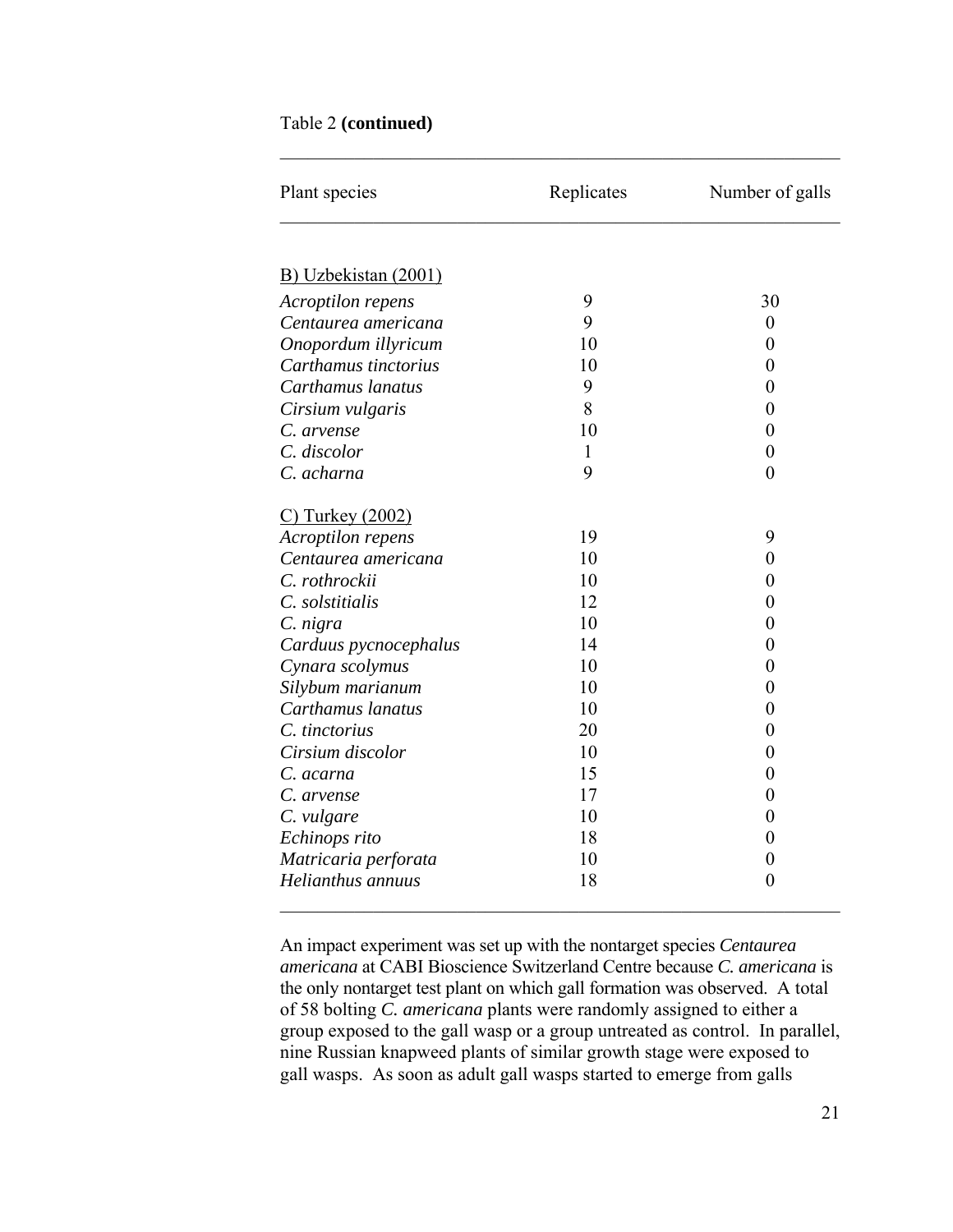stored in the laboratory, all plants were covered with plastic cylinders (10 cm diameter and 15-50 cm height). Plants from the "galled" group were exposed to two *A. acroptilonica* females for two days. After the exposure period, the wasps were aspirated, the cylinders removed and the plants transferred to the Centre's garden. None of the 29 potted *C. americana* plants exposed to the gall wasp produced galls, while gall formation was observed in six of the nine Russian knapweed plants that were exposed to the gall wasp. Hence, the potential impact of gall wasp attack on individual *C. americana* plants could not be assessed. Nevertheless, the experiment provides further evidence that attack of this nontarget species by *A. acroptilonica* is likely to be rare under no-choice conditions, as well as under sequential-choice conditions.

#### Discussion

The results from the laboratory and open-field tests indicate that *A. acroptilonica* has a very narrow host range. None of the nontarget test plant species except *Centaurea americana* showed any signs of gall formation. The level of attack on *C. americana* was so low that nontarget impact could not be assessed. In sequential no-choice tests, only a single gall was produced on *C. americana* test plants in 66 replicates with the Turkish population of *A. acroptilonica* and no galls were produced in 21 replicates with the Uzbek population. In the open-field choice tests, no galls were produced in 9 replicate tests in Uzbekistan and 3 galls were produced in 20 replicate tests in Turkey. All three of the galls in the Turkish tests were found on a single plant in a single replicate.

One potential explanation for the galls in the open-field tests is that they were produced by a gall wasp species other than *A. acroptilonica*. Because the three galls were preserved in alcohol, it was impossible to determine whether the galls were produced by *A. acroptilonica*. Other *Aulacidea* spp., (i.e. *A. discolor* and *A. parvula*) have been reported to attack *Centaurea* spp. in Asia but these data need to be verified.

Finally, it is unclear whether gall formation on *C. americana* leads to successful emergence of viable *A. acroptilonica* adults. Galls formed in the 2000 choice trial were preserved in alcohol. No adult gall wasps emerged from the single gall formed in the 2000 no-choice test, so data on performance of the gall wasp on *C. americana* are not available. In subsequent trials attempting to investigate this issue, it has been impossible to produce additional galls on *C. americana*.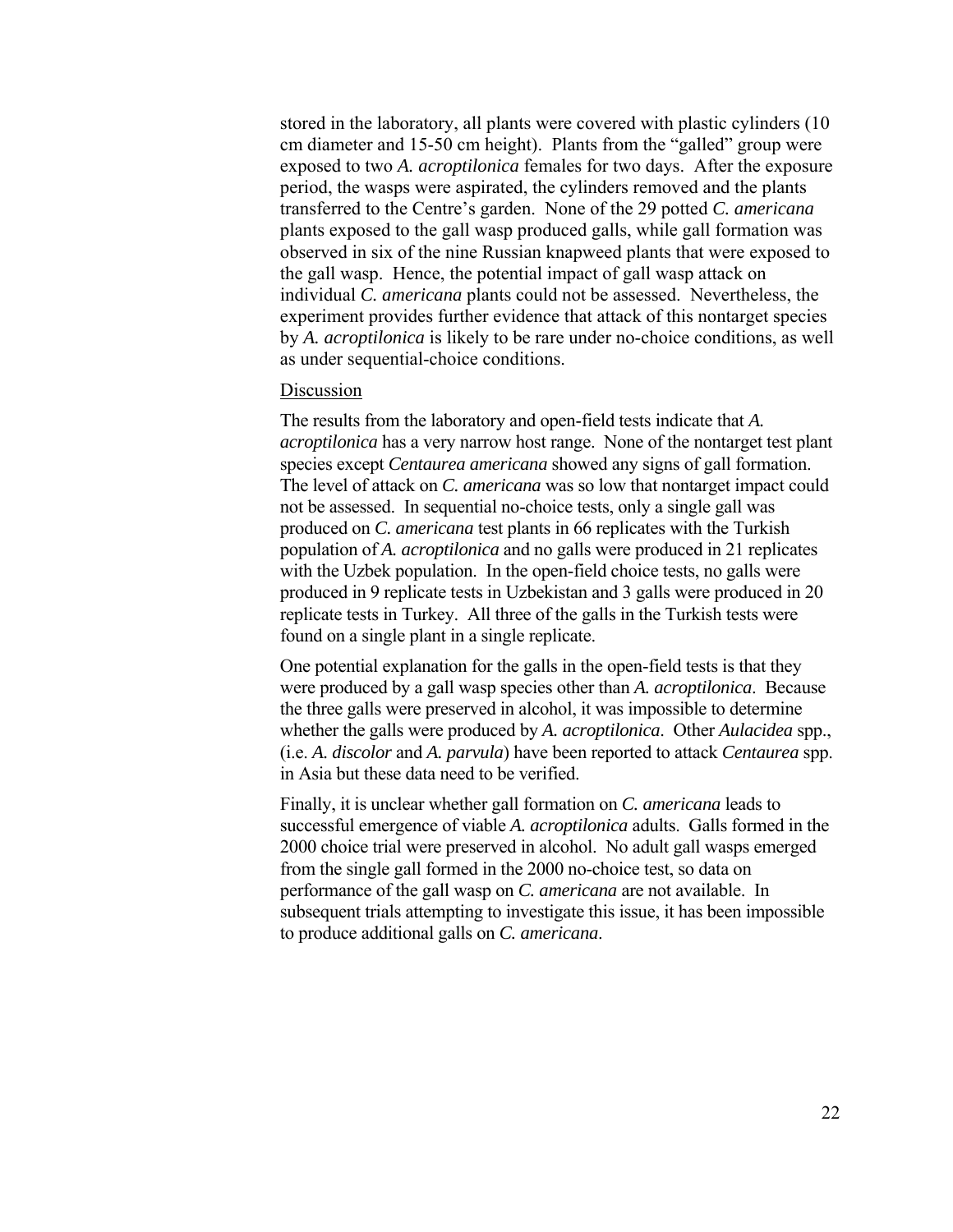## **2. Uncertainties regarding the environmental release of** *A. acroptilonica*

Once a biological control agent such as *A. acroptilonica* is released into the environment and becomes established, there is a slight possibility that it could move from the target plant (Russian knapweed) to attack nontarget plants, such as native *Centaurea america.* Host shifts by introduced weed biological control agents to unrelated plants are rare (Pemberton, 2000). Native species that are closely related to the target species are the most likely to be attacked (Louda et al., 2003). If other plant species were to be attacked by *A. acroptilonica*, the resulting effects could be environmental impacts that may not be easily reversed. Biological control agents such as *A. acroptilonica* generally spread without intervention by man. In principle, therefore, release of this biological control agent at even one site must be considered equivalent to release over the entire area in which potential hosts occur and in which the climate is suitable for reproduction and survival.

In addition, these agents may not be successful in reducing Russian knapweed populations in the continental United States. Worldwide, biological weed control programs have had an overall success rate of 33 percent; success rates have been considerably higher for programs in individual countries (Culliney, 2005). Actual impacts on Russian knapweed by *A. acroptilonica* will not be known until after release occurs and post-release monitoring has been conducted. It is not expected that *A. acroptilonica* alone will control populations of Russian knapweed, but will act in combination with other control methods or biological control agents.

## **3. Cumulative impacts**

"Cumulative impacts are defined as the impact on the environment which results from the incremental impact of the action when added to other past, present and reasonably foreseeable future actions regardless of what agencies or person undertakes such other actions" (40 CFR 1508.7).

Many states and counties, particularly in the western United States, conduct weed control programs to manage Russian knapweed as well as other invasive weeds. Chemical, mechanical, and biological controls, as described previously in this document are used in a wide range of habitats.

Release of *A. acroptilonica* is not expected to have any negative cumulative impacts in the continental United States because of its host specificity to Russian knapweed. Effective biological control of Russian knapweed will have beneficial effects for weed management programs, and may result in a long-term, non-damaging method to assist in the control of Russian knapweed, and prevent its spread into other areas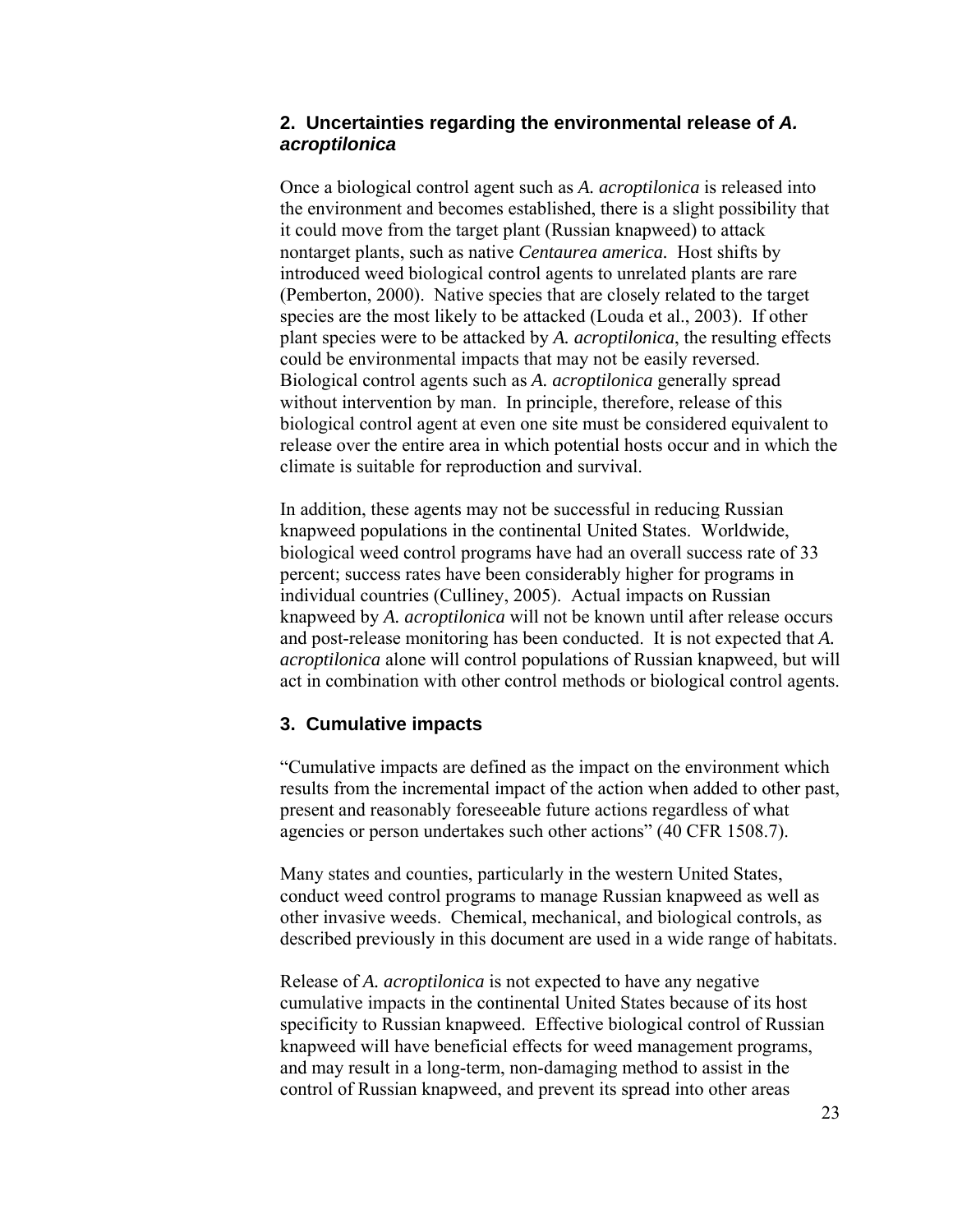potentially at risk from invasion.

## **4. Endangered Species Act**

Section 7 of the Endangered Species Act (ESA) and ESA's implementing regulations require Federal agencies to ensure that their actions are not likely to jeopardize the continued existence of federally listed threatened endangered species or result in the destruction or adverse modification of critical habitat.

Sixty-six species of Asteraceae are federally-listed as threatened or endangered in the continental United States. These represent species found within both subfamilies of Asteraceae and the majority of the Asteraceae tribes, including Cardueae.

APHIS has determined that based on the host specificity of *A. acroptilonica,* there will be no effect on any listed plant or designated critical habitat in the continental United States based on literature, field observations, and host specificity testing. In host specificity testing, the biological control agents caused gall formation only in Russian knapweed. The only exception was a few galls formed on the closely related *Centaurea americana.* No listed species occur in the genus *Centaurea.* 

# **V. Other Issues**

Consistent with Executive Order (EO) 12898, "Federal Actions to Address Environmental Justice in Minority Populations and Low-income Populations," APHIS considered the potential for disproportionately high and adverse human health or environmental effects on any minority populations and low-income populations. There are no adverse environmental or human health effects from the field release of *A. acroptilonica* and will not have disproportionate adverse effects to any minority or low-income populations.

Consistent with EO 13045, "Protection of Children From Environmental Health Risks and Safety Risks," APHIS considered the potential for disproportionately high and adverse environmental health and safety risks to children. No circumstances that would trigger the need for special environmental reviews is involved in implementing the preferred alternative. Therefore, it is expected that no disproportionate effects on children are anticipated as a consequence of the field release of *A. acroptilonica*.

Executive Order (EO) 13175, "Consultation and Coordination with Indian Tribal Governments," was issued to ensure that there would be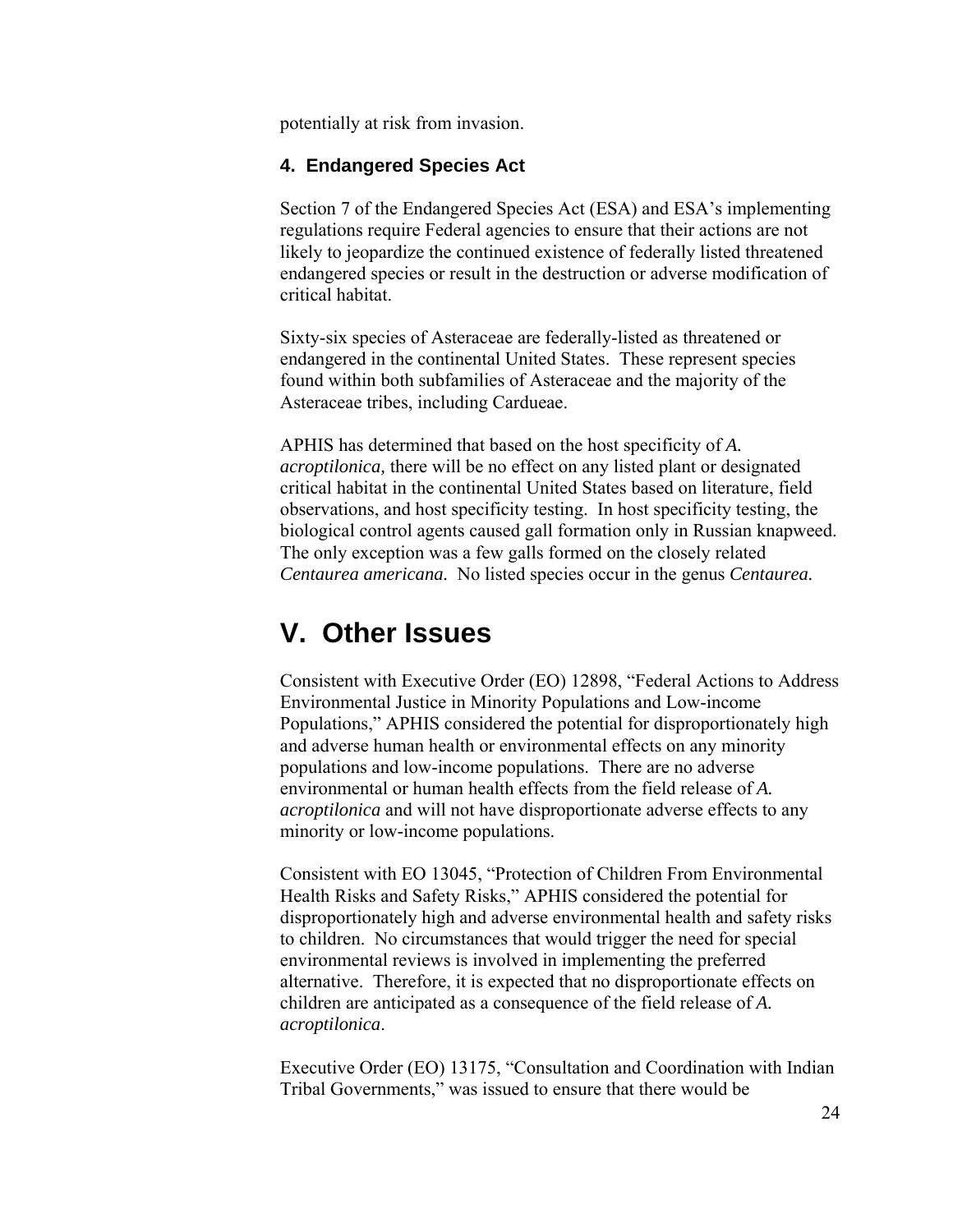"meaningful consultation and collaboration with tribal officials in the development of Federal policies that have tribal implications…."

In April 2008, APHIS sent out letters to tribal leaders and organizations of 6 States (Wyoming, Colorado, Montana, Idaho, Oregon, and Washington) to give notification and to request input on the proposal for environmental release of *A. acroptilonica*. A draft environmental assessment was sent with each letter. No response was received from any tribe during the comment period.

## **VI. Agencies, Organizations, and Individuals Consulted**

The Technical Advisory Group for the Biological Control Agents of Weeds (TAG) recommended the release of *A. acroptilonica* on March 5, 2007. TAG members that reviewed the release petition (Collier et al. 2006) included representatives from the U.S. Fish and Wildlife Service, Bureau of Indian Affairs, Weed Science Society of America, Cooperative State Research, Education, and Extension Service, National Park Service, U.S. Geological Survey, Environmental Protection Agency, U.S. Forest Service, U.S. Army Corps of Engineers, Bureau of Reclamation, Animal and Plant Health Inspection Service, Agriculture and Agri-Food Canada, Health Canada, and University of British Columbia.

This EA was prepared and reviewed by APHIS. The addresses of participating APHIS units, cooperators, and consultants (as applicable) follow.

U.S. Department of Agriculture Animal and Plant Health Inspection Service Policy and Program Development Environmental Services 4700 River Road, Unit 149 Riverdale, MD 20737

U.S. Department of Agriculture Animal and Plant Health Inspection Service Plant Protection and Quarantine Permits, Registrations, Imports, and Manuals 4700 River Road, Unit 133 Riverdale, MD 20737

University of Wyoming Department of Renewable Resources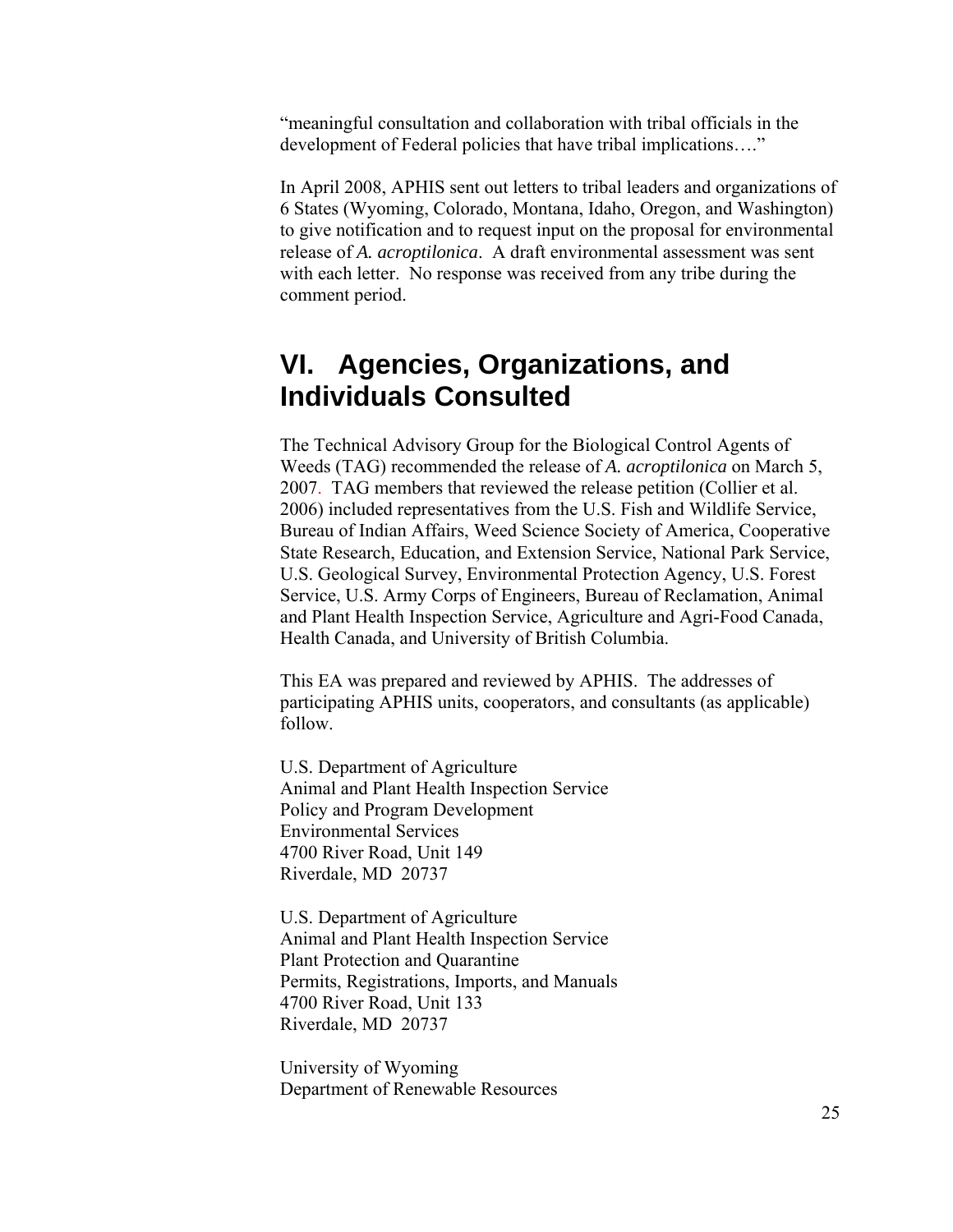P.O. Box 3354 Laramie, WY 82071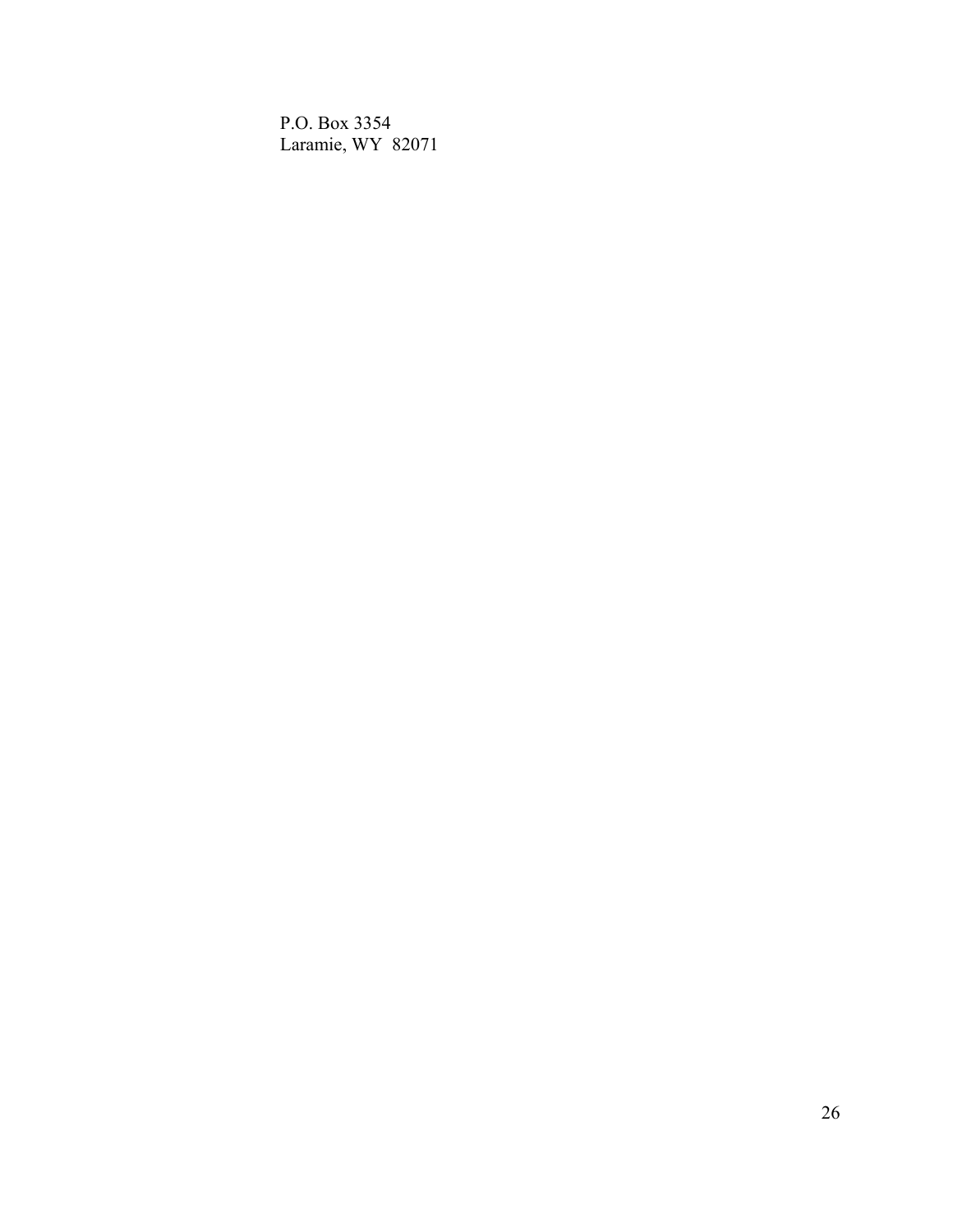## **VII. References**

Agadzhahyan, G. Kh. and A.A. Agadzhahyan. 1967. The distribution of and damage caused by Russian knapweed (*Acroptilon picris* C.A.M.) in Aremania and it's control (in Russian, English summary.). Biol. Zh. Armenii. 20: 15−21.

Alley, H.P. and N.E. Humberg. 1979. Research in weed science. Agric. Exp. Sta. Univ. Wyoming, Research Journal 137. 98 pp.

Baker, J.L., K. Johnson, D.J. Kazmer, R. Richard, D.T. Taylor, N. Webber, and K. Zimmerman. 1999. Economic impacts of Russian knapweed in the Big Horn and Wind River Basins of Wyoming. Russian knapweed consortium project review. 1999. Basin, WY.

Beck, K.G. 2007. Russian knapweed. Colorado State University Extension fact sheet no. 3.111. <http://www.ext.colostate.edu/pubs/natres/03111.html>*last accessed*  October 31, 2007.

Benz, L.J., K.G. Beck, T.D. Whitson, and D.W. Koch. 1996. The economic feasibility of developing a management system to reclaim Russian knapweed infested rangeland for multiple use. Pp. 60-61. Proceedings of the 1996 Western society of weed science. Albuquerque, NM. March 1996.

Berezovskii, M.Ya. and M.S. Raskin. 1971. Some biological characteristics of Russian knapweed [in Russian, English summary]. Dokl. TSKha. 168: 179−183.

Bremer, K. 1994. Asteraceae: Cladistics and Classification. Timber Press. Portland, OR.

Brown, E.O. and R.H. Porter. 1942. The viability and germination of seeds of *Convolvulus arvensis* L. and other perennial weeds. Iowa State College Exp. Sta. Bull. 294. Pp 475−504.

Collier, T., U. Schaffner, and J. Littlefield. 2006. A petition for cage-and open-field-release of the gall wasp *Aulacidea acroptilonica*  (Hymenoptera: Cynipidae) for biological control of Russian knapweed in North America. Petition submitted to the Technical Advisory Group for the Biological Control Agents of Weeds (06-02). 69 pp.

Culliney, T.W. 2005. Benefits of classical biological control for managing invasive plants. Critical Reviews in Plant Sciences. 24(2):131–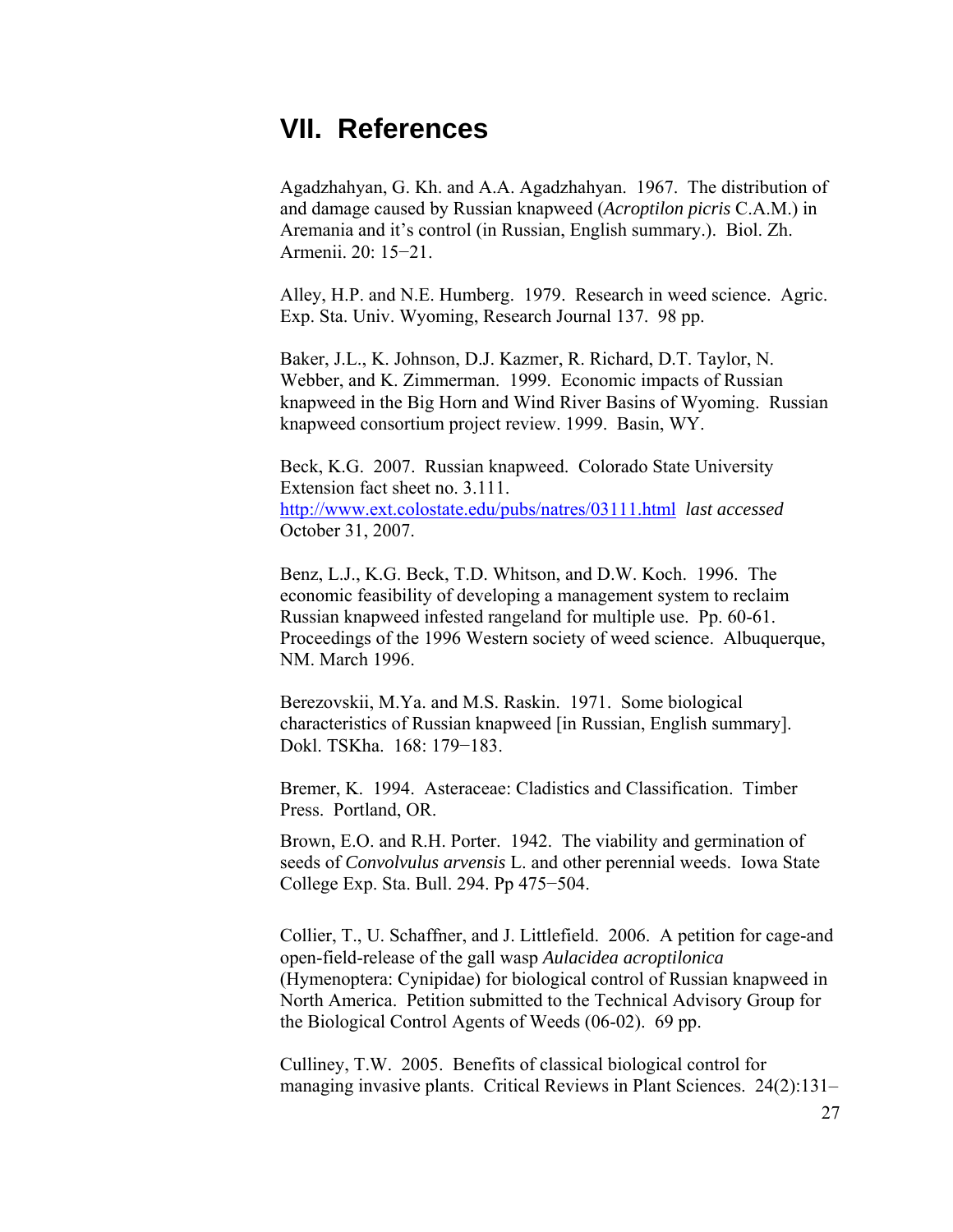150.

DiTomaso, J. M. 2000. Invasive species in rangelands: species, impacts and management. Weed Science. 48: 255−265.

Fornasari, L. 1996. Trip report- Exploration for insects and pathogens that attack the main EBCL weeds in Kazakhstan. Unpublished report. 4pp.

Gruzdev, G.S. and V.G. Popov. 1974. Effectiveness of picloram for the control of Russian knapweed [in Russian, English summary]. Izv. Timiryaz. Sel'sk. Akad. 5: 139−146.

Hirsch, S.A and J.A. Leitch. 1996. The impact of knapweed on Montana's economy. North Dakota State Univ., Agricultural Economic Report No. 355. 43 pp.

Ivannikov, A.I. and S.S. Tyurebaev. 1977. Beetles (Curculonidae, Coleoptera), enemies of Russian knapweed (*Centaurea repens*). [in Russian, English summary]. Vest. Sel'sk NaU. kasachstanicai Kazakh. 20: 35−38.

Ivannikov, A.I., V.L. Kazenas, P.I.Marikovskii, S.S. Tyurebaev, G.S. Shamsutidinova, and V.T. Yakushkin. 1976. Biological control of weeds in Khazakhstan. [in Russian, English summary] [english translation]. Alma Ata, Kazakh SSR; NaU. kasachstanica. 109 pp.

Ivanova, T.S. 1966. Biological control of mountain bluet (*Acroptilon picris* C.A.M.) [in Russian]. Izv. Acad. NaU. kasachstanica. Tadzhik. SSR (Otel. Biol. NaU. kasachstanica.).

Johnson, K., R. Olson, T. Whitson, R. Swearingen, and G. Jurz. 1994. Ecological implications of Russian knapweed infestations: small mammal and habitat associations. Proc. Western Soc. Weed Sci. 47: 98−101.

Jones, I.B. and J.D. Evans. 1973. Control of Russian knapweed and field bindweed with dicamba, 2,4-D and their combination with and without DMSO. Proc. West. Weed Sci. Soc. 26: 39−43.

Kovalev, O.V. and L.A. D'yakonchuk. 1986. Redescription of the gall wasp *Aulacidea acroptilonica* (Hymenoptera, Cynipidae). Vestnik Zoologii. 2: 16−19.

Kovalev, O.V., V.G. Shevchenko, and G. Danilov. 1975. *Aceria acroptiloni*, sp. n (Acarina, Tetrapodili), a promising phytophage for the biological control of Russian knapweed (*Acroptilon repens* (L.) DC.). Entomol. Review. 53: 24−34 (Engl. Translation Entomol. Obozr. 53: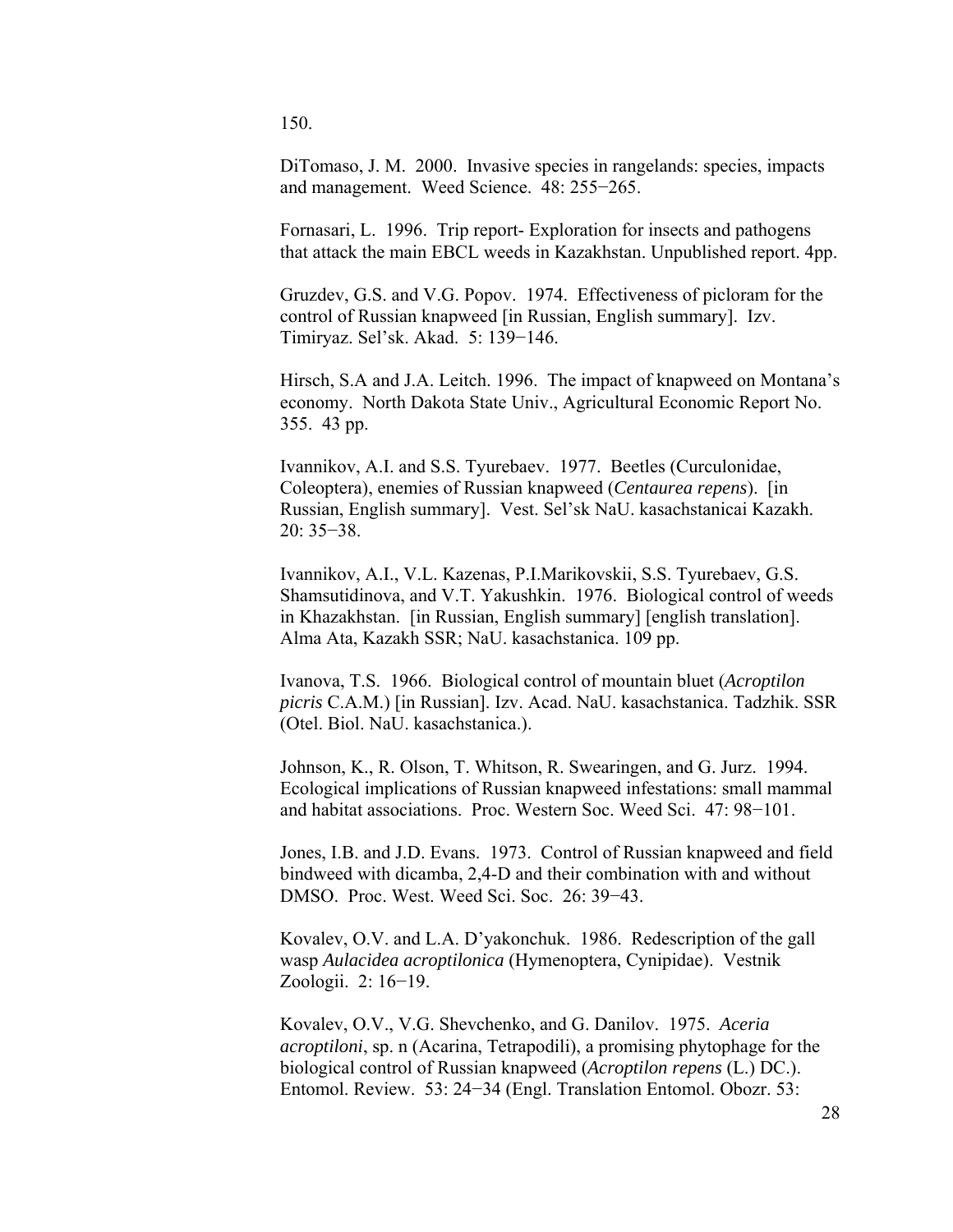280−290).

Krivokhatsky, V. and O. Ortshinnikova. 1995. The natural enemies of the Russian knapweed (*Acroptilon repens*) in the east of Russia, Kazakistan and Uzbeckistan. Unpublished report. 4pp.

Krumzdorov, A.M. 1976. The effect of picloram and dicamba on Russian knapweed and their residual effects on maize [in Russian, English summary]. Khimiya Sel'sk Khozy. 14: 39−43.

Kurz, G.L., R.A. Olson and T.D. Whitson. 1996. Ecological implications of Russian knapweed (*Centaurea repens* L.) infestation: small mammal and habitat associations. pp.56. Proceedings of the Western Society of Weed Science. March 1996. Albuquerque, NM.

Louda, S.M., R.W. Pemberton, M.T. Johnson, and P.A. Follett. 2003. Nontarget effects−The Achilles' heel of biological control? Retrospective analyses to reduce risk associated with biological control introductions. Annual Review of Entomology. 48: 365–396.

Maddox, D.M., A. Mayfield, and N.H. Poritz. 1985. Distribution of yellow starthistle (*Centaurea solstitialis*) and Russian knapweed (*Centaurea repens*). Weed. Sci. 22: 315–327.

Mordovets, A.A., I.D. Chernyshev, U.P. Ignatenko. 1972. The reaction of Russian knapweed plants to root cutting at different depth [in Russian, English summary]. Sel'sk. Biol. 7: 299–300.

Muminov, M. M. 1967. On the biology of Russian knapweed (*Acroptilon picris* C.A.M. ). (In Russian). Ispol'z rstist. Resursov i Povysh. Producktivn. Kul't. Rast. Taskent. 81–85. (Weed Abstr. 17: 2811).

Pemberton, R.W. 2000. Predictable risk to native plants in weed biological control. Oecologia. 125: 489–494.

Renney, A. J. 1959. *Centaurea* spp. infestation in British Columbia. Proc. Joint Meeting North Central Weed Cont.Conf.16 and Western Can. Weed Cont. Conf. 10: 18–19.

Rice, P.M., D.J. Bedunah, and C.E. Carlson. 1992. Plant community diversity after herbicide control of spotted knapweed. Forest Service Research Paper INT-480. Intermountain Forest and Range Experiment Station, Ogden, UT.

Rogers, C.F. 1928. Canada thistle and Russian knapweed and their control. Colo. Exp. Sta. Bull. 348. 42 pp.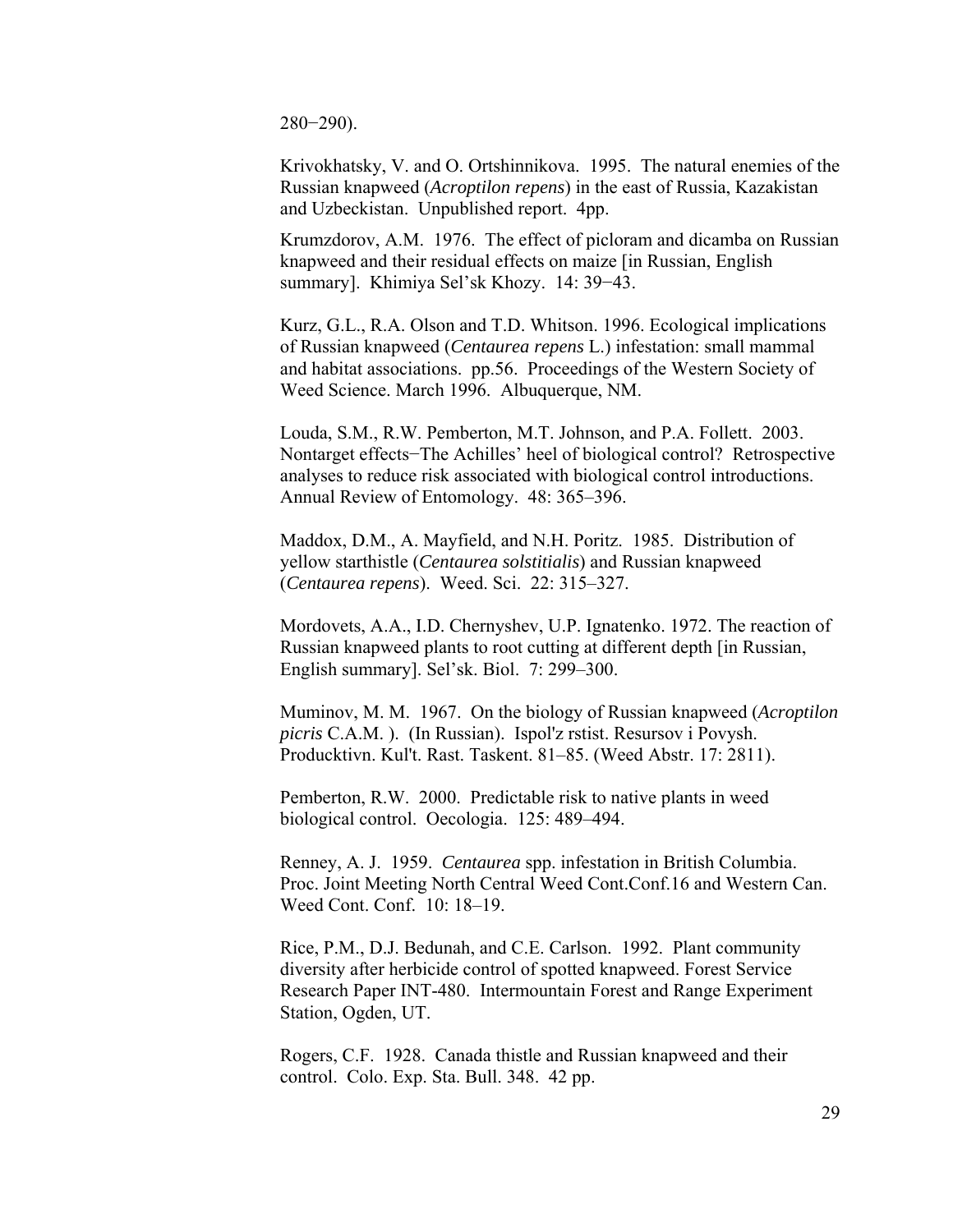Rosenthal, S.S., T. Davarci, A. Ericus, B. Platts, and S. Tait. 1994. Turkish herbivores and pathogens associated with some knapweeds (Asteraceae: *Centaurea* and *Acroptilon*) that are weeds in the United States. Proc. Entomol. Soc. Wash. 96: 162–175.

Schaffner, U., T. Mennell ,and S. Kovacs. 2000. Investigations on potential biocontrol agents of Russian knapweed, *Acroptilon repens* (L.) DC. CABI Annual Report 1999.

Schaffner, U., Stasny, M., and Kovacs, S. 2001. Investigations on potential biocontrol agents of Russian knapweed, *Acroptilon repens* (L.) DC. CABI Annual Report 2000.

Sobhian, R. 1994. Report trip to Turkey- October 2–16 1994. USDA-ARS-EBCL, Unpublished report. 9 pp.

Sobhian, R. 1996a. Trip report to Uzbekistan June 24–July 6, 1996. USDA-ARS-EBCL, Unpublished report. 8 pp.

Sobhian, R. 1996b. Trip to Turkey. July 30–Sept. 13, 1996. USDA-ARS-EBCL, Unpublished report. 6 pp.

Sobhian, R. 1996c. Trip to Uzbekistan. Sept. 15–30. USDA-ARS-EBCL Unpublished report. 6 pp.

Streibig, J.C., J.H. Combellack, G.H. Prichard and R.G. Richarson. 1989. Estimation thresholds for weed control in Australian cereals. Weed Research. 29: 117-126.

Tarshish, G.I. 1967. Summer dormancy of Russian knapweed, *Acroptilon picris* Pall (C.A.M.) [in Russian, English summary]. Uchen. Zap. Sverdlovsk. Gos. Ped. Inst. 48: 3-11.

Tarshish, G.I. and A.A. Mordovets. 1974. Biological characteristics of Russian knapweed (*Acroptilon picris* C.A.M.) And control prospects [in Russian, English summary]. Biol. NaU. kasachstanicai 17: 68-74.

The Nature Conservancy. 2000. Element Stewardship Abstract for *Acroptilon repens* (L.) De Candolle (*Centaurea repens* (L.)) Russian knapweed. <http://tncweeds.ucdavis.edu/esadocs/documnts/acrorep.rtf> *last accessed* October 22, 2007.

TNC−see The Nature Conservancy

Tyurebaev, S.S. 1972. Gall -forming insects attacking Russian knapweed in the middle reaches of the R. Irtysh [in Russian, English summary].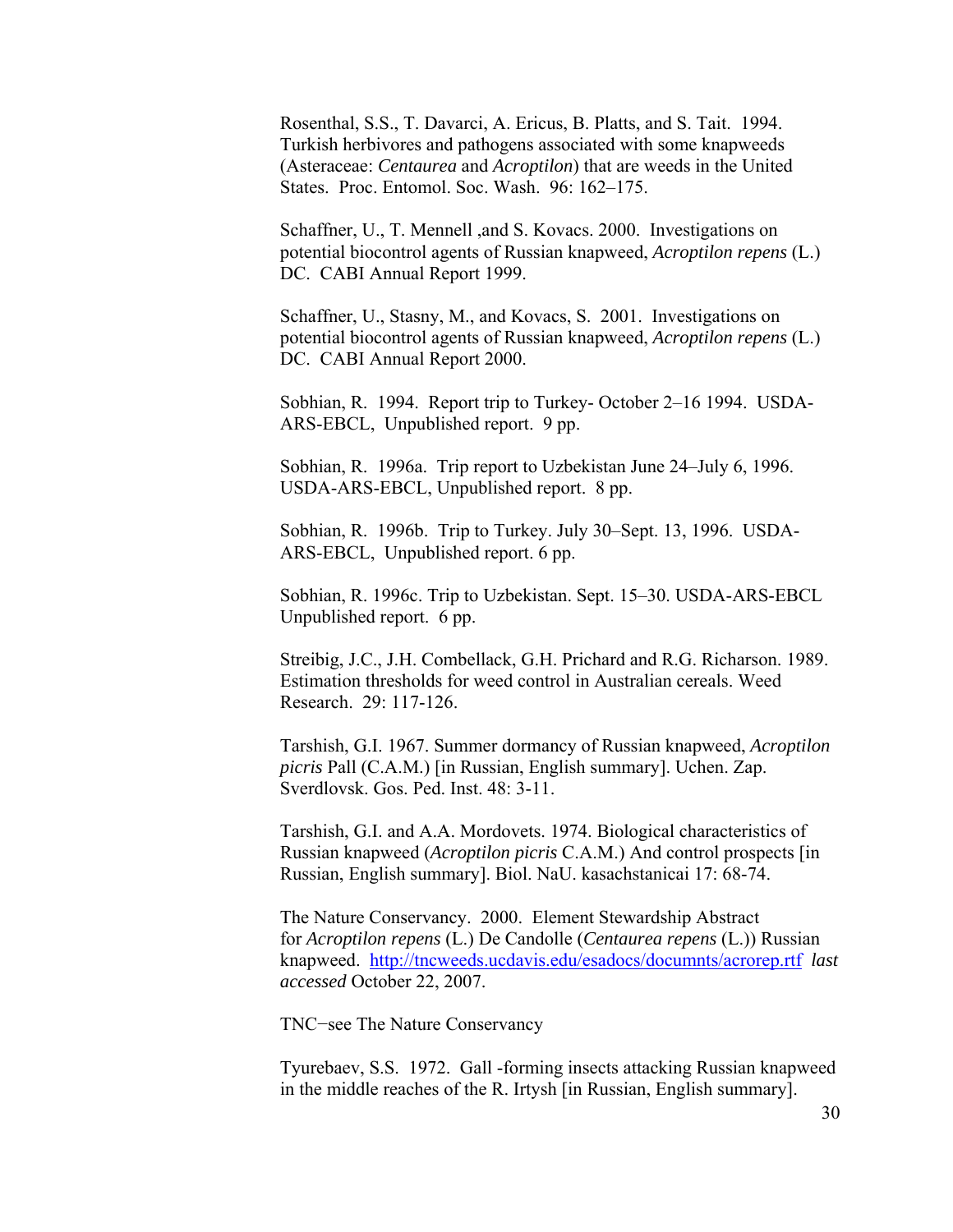Vest. Sel'sk. NaU. kasachstanicai Kazakhshoi SSR. 15: 52−53.

University of Nevada Cooperative Extension. 2004, Managing Russian knapweed. fact shhet-04-37. <http://www.unce.unr.edu/publications/files/nr/2004/FS0437.pdf>*last accessed* October 31, 2007.

Watson, A.K. 1980. The biology of Canadian weeds. 43. *Acroptilon*  (*Centaurea*) *repens*. (L.) DC. Can. J. Plant Sciences. 60: 993−1004.

Young, S., W. W. Brown, and B. Klinger. 1970. Nigropallidal encephalomalacia in horses fed Russian knapweed (*Centaurea repens* L.). Amer. J. Vet. Res. 31: 1393−1404.

Zimmerman, K. and D. Kazmer. 1999. Distribution of Russian knapweed in the contiguous United States. Russian Knapweed Consortium 1999. Big Horn, WY.

Zouhar, K. L. 2001. *Acroptilon repens*. *In*: Fire Effects Information System, [Online]. U.S. Department of Agriculture, Forest Service, Rocky Mountain Research Station, Fire Sciences Laboratory (Producer). <http://www.fs.fed.us/database/feis>*last accessed* October 23, 2007.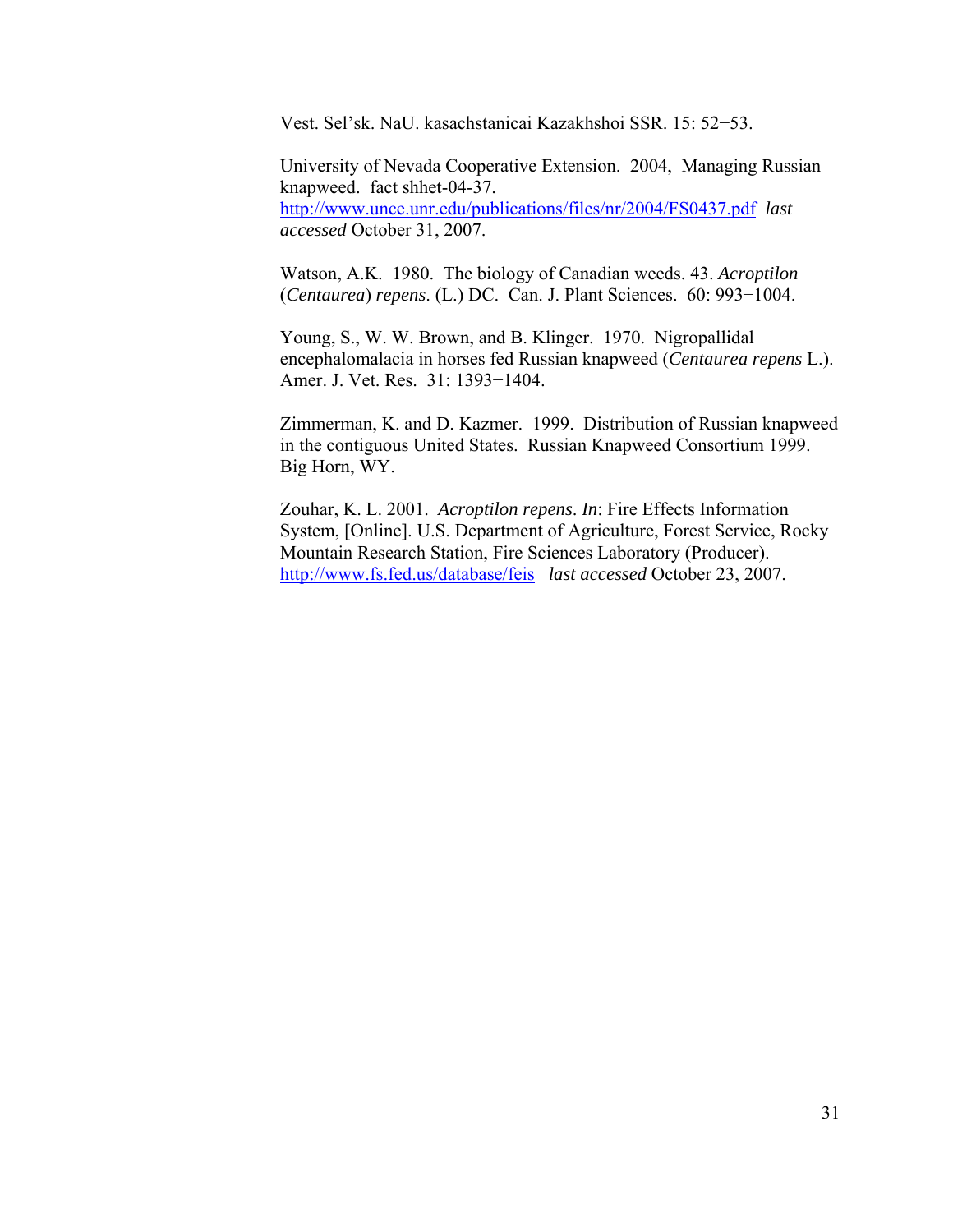## Decision and Finding of No Significant Impact for

## Field Release of Aulacidea acroptilonica (Hymenoptera: Cynipidae), an Insect for Biological Control of Russian Knapweed (Acroptilon repens), in the Continental United States **June 2008**

The U.S. Department of Agriculture (USDA), Animal and Plant Health Inspection Service (APHIS), is proposing to issue permits for release of a gall wasp, *Aulacidea acroptilonica* V. Bel. (Hymenoptera: Cynipidae). The agent would be used by the applicant and any future permittees for the biological control of Russian knapweed, Acroptilon (Centaurea) repens (L.) DC, in the continental United States. APHIS has prepared an environmental assessment (EA) that analyzes the potential environmental consequences of this action. The EA is available from:

> U.S. Department of Agriculture Animal and Plant Health inspection Service Plant Protection and Quarantine Permits, Registrations, Imports and Manuals 4700 River Road, Unit 133 Riverdale, MD 20737 http://www.aphis.usda.gov/plant\_health/ea/biocontrol\_weeds.shtml

The EA analyzed the following two alternatives in response to the need to control Russian knapweed and contain infestations:  $(1)$  no action, and  $(2)$  issue permits for the release of A. *acroptilonica* for biological control of Russian knapweed. A third alternative, to issue permits with special provisions or requirements concerning release procedures or mitigating measures, was considered. However, this alternative was dismissed because no issues were raised that indicated that special provisions or requirements were necessary. The No Action alternative, as described in the EA, would likely result in the continued use at the current level of chemical, cultural, and biological control methods for the management of Russian knapweed. These control methods described are not alternatives for decisions to be made by APHIS, but are presently being used to control Russian knapweed in the United States and may continue regardless of permit issuance for field release of A. acroptilonica. Notice of the EA was made available in the Federal Register on April 24, 2008 for a 30-day public comment period. No comments were received on the EA.

I have decided to authorize the PPQ permit unit to issue permits for the environmental release of A. acroptilonica. The reasons for my decision are:

- This biological control agent is sufficiently host specific and poses little, if any, threat to the biological resources of the continental United States.
- The release will have no effect on federally listed threatened and endangered species or their habitats in the continental United States.
- A. acroptilonica poses no threat to the health of humans or wild or domestic animals.